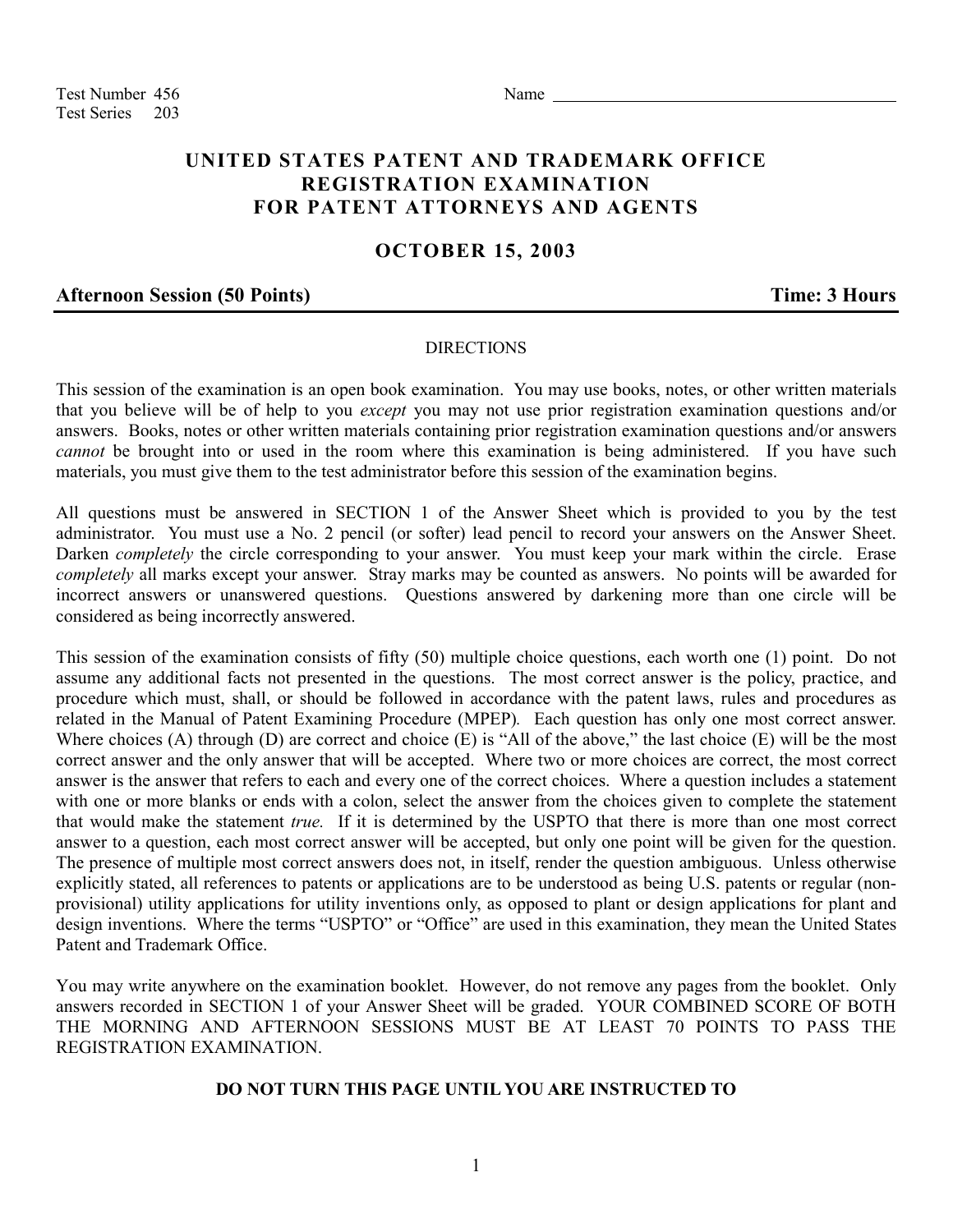THIS PAGE INTENTIONALLY LEFT BLANK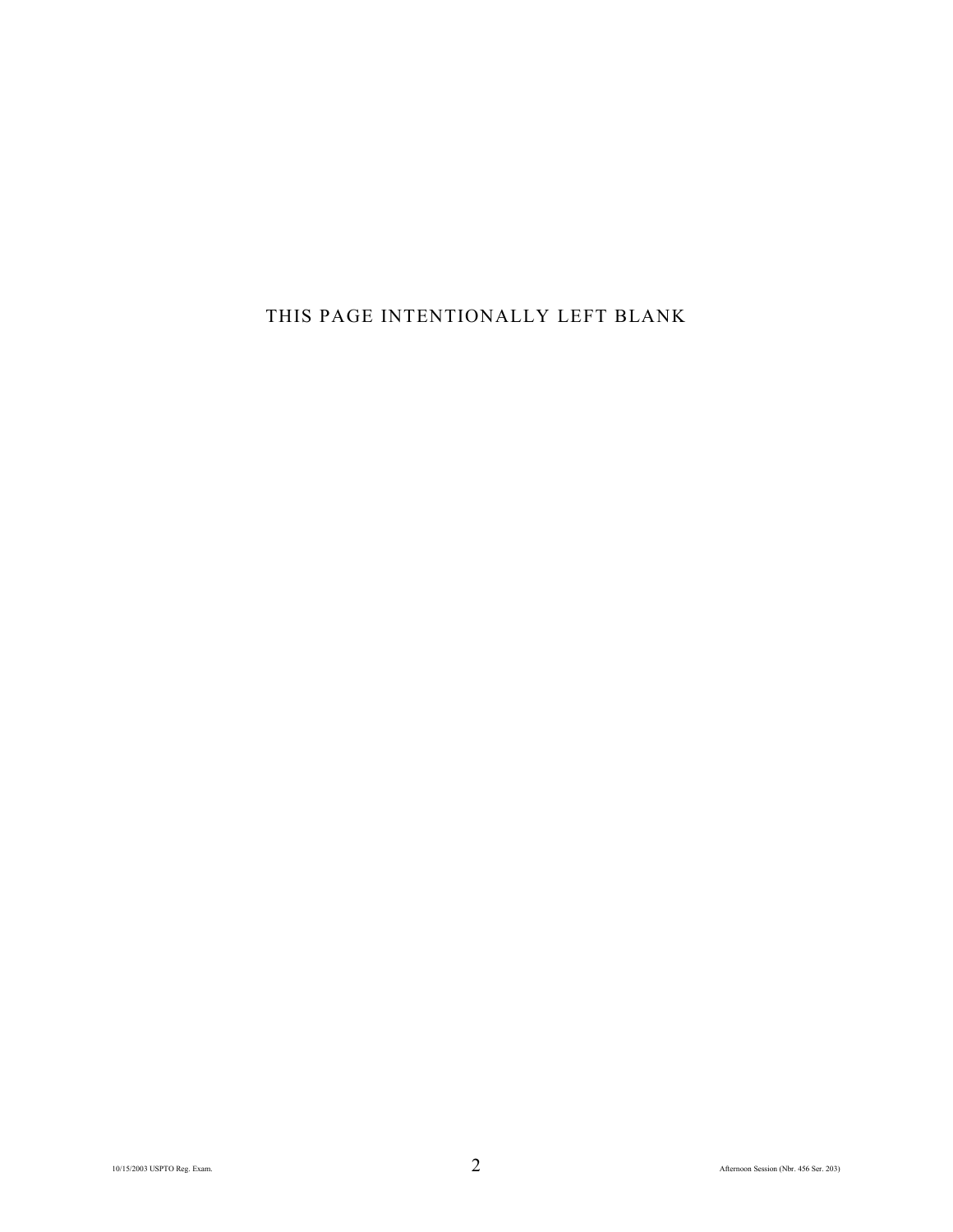1. In accordance with the patent laws, rules and procedures as related in the MPEP, for a nonprovisional application to receive a filing date in the USPTO under 37 CFR 1.53(b), all of the following must be filed except:

- (A) The basic filing fee required by 37 CFR 1.16(a).
- (B) A specification as prescribed by the first paragraph of 35 USC 112.
- (C) A description pursuant to 37 CFR 1.71.
- (D) At least one claim pursuant to 37 CFR 1.75.
- (E) Any drawing required by 37 CFR 1.81(a).

2. A U.S. patent was granted on May 8, 2001. The sole independent claim in the patent is directed to a combination of elements ABCD. A registered practitioner filed a reissue application on April 11, 2003 to narrow sole independent claim. In the reissue application, the independent claim is amended to a combination to elements ABCDE. The reissue application is accompanied by a transmittal letter stating that the application was filed to narrow a claim, that all inventors could not be located to sign the reissue oath or declaration at that time, and that a declaration would be submitted in due course. No other amendments to the claims were filed on April 11, 2003. On May 8, 2003, a declaration signed by all inventors is filed declaring that they had claimed less than they had a right to claim, and that the error arose without deceptive intent. The inventors also filed on May 8, 2003 a preliminary amendment deleting element A from the sole independent claim leaving elements BCDE. The amendment and declaration are filed using the provisions of 37 CFR 1.10. The practitioner included an authorization to charge the practitioner's deposit account for any necessary fees. Which of the following actions by the primary the examiner in the first Office action is in accordance with the patent laws, rules and procedures as related in the MPEP?

- (A) Reject all the claims based upon a broadening reissue outside the two year statutory period authorized by 35 USC 251 since applicant did not file a broadened reissue claim at the time of filing.
- (B) Reject all the claims based upon a broadening reissue outside the two year statutory period authorized by 35 USC 251 since applicant did not file a claim to a broadened reissue claim within the two year period set by 35 USC 251.
- (C) Reject all the claims based upon a broadening reissue outside the two year statutory period authorized by 35 USC 251 since applicant's indication in the transmittal letter indicated that the filing of the reissue application was a narrowing reissue and that the broadening amendment was not permissible even if filed within the two-years from the grant of the original patent.
- (D) Determine that the application is a proper broadening reissue and perform an examination and issue an Office action in due course.
- (E) Determine that the application is a proper broadening reissue and reject the claims under the recapture doctrine since the claims are broader than the issued claims.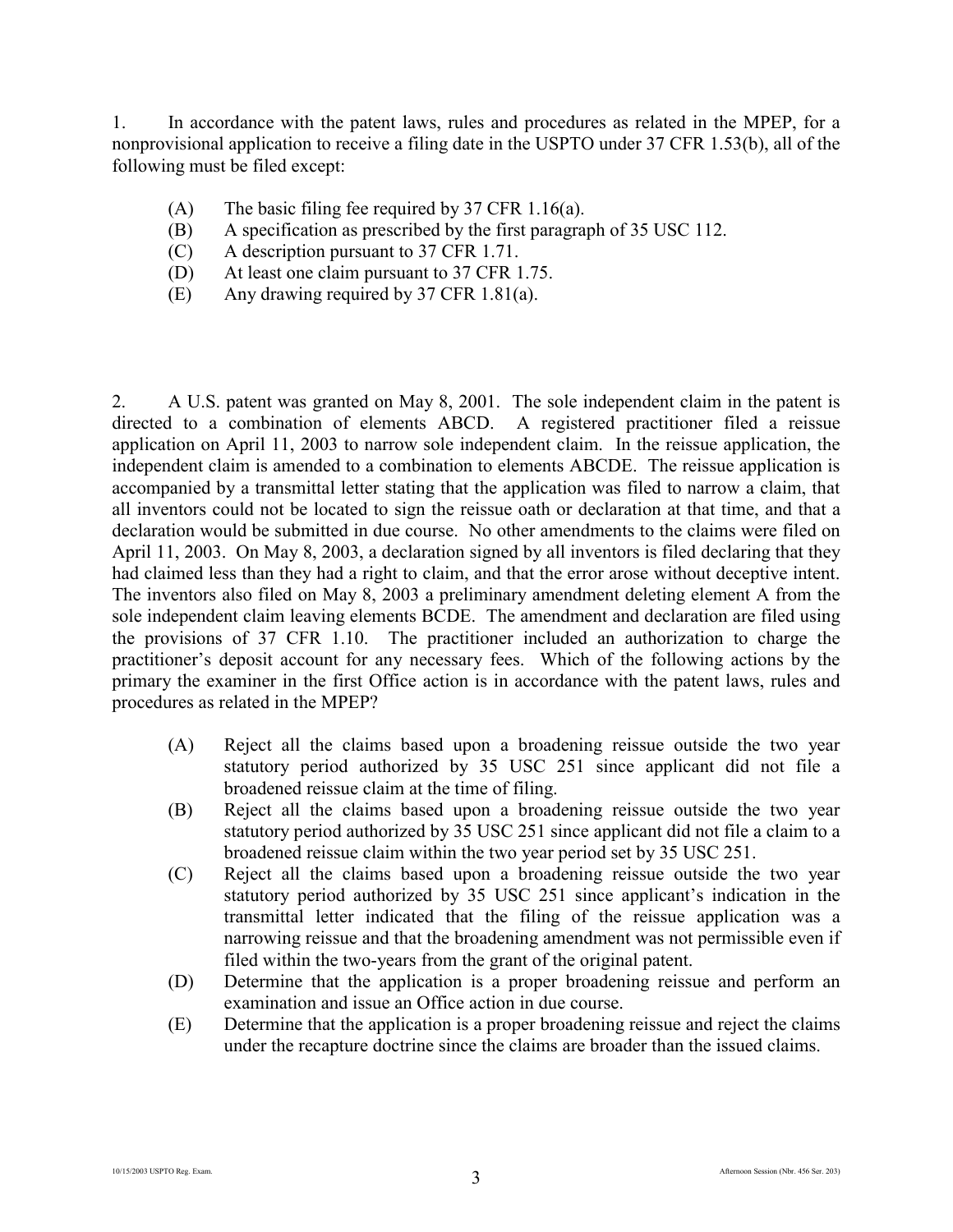3. An applicant submits a product-by-process claim to a shoe made by a series of specific process steps. The claim is rejected over a publication under 35 USC 102(b) and 103. Assume for this question that the publication reasonably appears to show the identical shoe, but describes a different method of making the shoe. What is the proper procedure to try to overcome the rejection in accordance with the patent laws, rules and the procedures as related in the MPEP?

- (A) Argue that all limitations in the claim must be given weight and that rejection must be withdrawn because the reference does not disclose the claimed method of making steps.
- (B) Argue that the examiner has not carried the burden of proving that the shoes are identical.
- (C) Present evidence why the steps of the claimed process produce a patentably different structure.
- (D) Submit a declaration under 37 CFR 1.132 by the author of the publication describing in more detail how the shoe in the publication was made by a different method.
- (E) Argue that the inventor was not aware of the publication when the invention was made.

4. A registered practitioner files an international application submission that includes a description, claims and drawings in the United States Receiving Office (RO/US) on Wednesday, January 8, 2003. The submission did not include the required request, international and search fees, or the designation of a PCT contracting State. The RO/US mails an "Invitation to Correct the Purported International Application," dated January 10, 2003, to the practitioner indicating that the designation of at least one Contracting State, as required by PCT Article  $11(1)(iii)(b)$ , was not included. A one-month period for response is set in the Invitation. On Monday, February 10, 2003, the practitioner submits by facsimile a designation sheet of the Request Form designating every available Contracting State, and authorization to charge all required fees. In accordance with the patent laws, rules and procedures as related in the MPEP, will the application be accorded an international filing date?

- (A) Yes. The application will be accorded a filing date of January 8, 2003.
- (B) Yes. The application will be accorded an international filing date of February 10, 2003.
- (C) No. The application will not be accorded an international filing date because the failure to designate at least one contracting State cannot be cured by a facsimile transmission.
- (D) No. The application was given a one-month period for response. The practitioner would have had to have filed the response on Friday, February 7, 2003 in order to have been timely.
- (E) None of the above.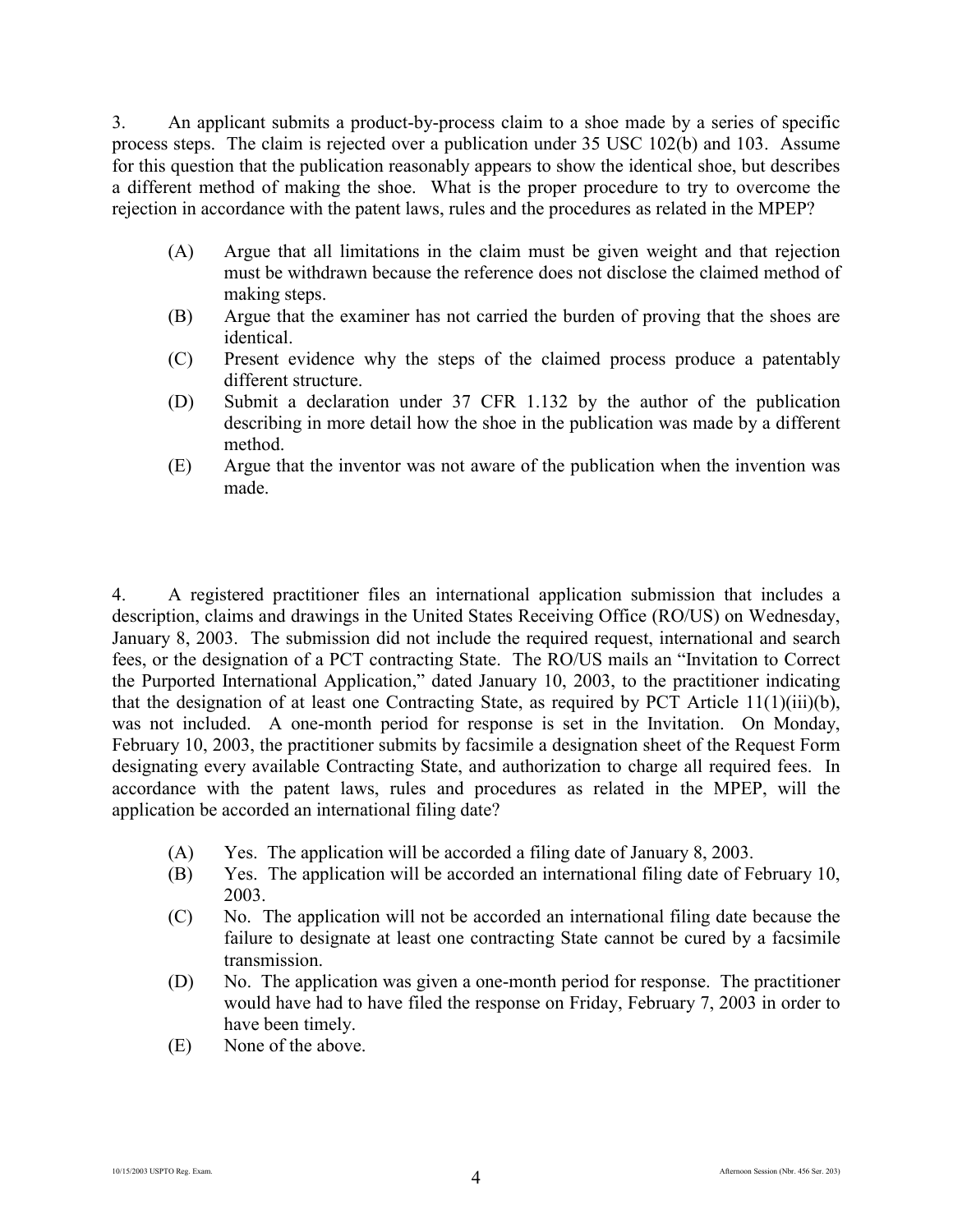5. In accordance with the patent laws, rules and procedures as related in the MPEP, satisfaction of the written description requirement may not be demonstrated by:

- (A) including in the specification a description of an actual reduction to practice.
- (B) describing the claimed invention with all of its limitations using such descriptive means as words, structures, figures, diagrams, and formulas that fully set forth the claimed invention.
- (C) describing during prosecution of a new or amended claim an element or limitation (omitted from the original disclosure in the specification) as an essential or critical feature of the invention.
- (D) including in the specification a description of distinguishing identifying characteristics sufficient to show that the applicant was in possession of the claimed invention at the time of filing.
- (E) including in the patent application disclosure of drawings or structural chemical formulas showing that the invention is complete.

6. Inventor Tip, a scientist in a pencil research laboratory, theorized that, based on the abrasive properties of moon dust, a highly efficient erasure can be made by adding a trace amount of moon dust to a normal pencil erasure formulation. Point, in the Sales department, determined that this would be perfect for a high end product. A U.S. patent application has been filed claiming a pencil erasure formulation with a trace amount of moon dust. An example of how to make the formulation with specified percentages of moon dust is presented therein. Thereafter, Tip learns about the duty to disclose information and he recalls signing a declaration under 37 CFR 1.63 stating that he had reviewed and understood the contents of the specification including the claims. Tip becomes concerned that the use of moon dust was only a theory and that to obtain patent would mislead the public to conclude that moon dust was actually used and found to be effective. The application has been allowed, but the issue fee has not yet been paid. Which of the following is most in accord with patent laws, rules and procedures as related in the MPEP?

- (A) Point is under a duty to disclose material information to the USPTO.
- (B) Tip is under a duty to disclose his concern regarding the moon rock information to the USPTO.
- (C) Both Point and Tip are under a duty to disclose material information to the UPSTO.
- (D) There is no duty to disclose information regarding how the moon rock formulation was developed to the USPTO.
- (E) Inasmuch as the application is allowed, an appropriate Request for Continued Prosecution pursuant to 37 CFR 1.114 needs to be filed accompanied by a information disclosure regarding the possibility of rejections under 35 USC 101, and 112, first paragraph.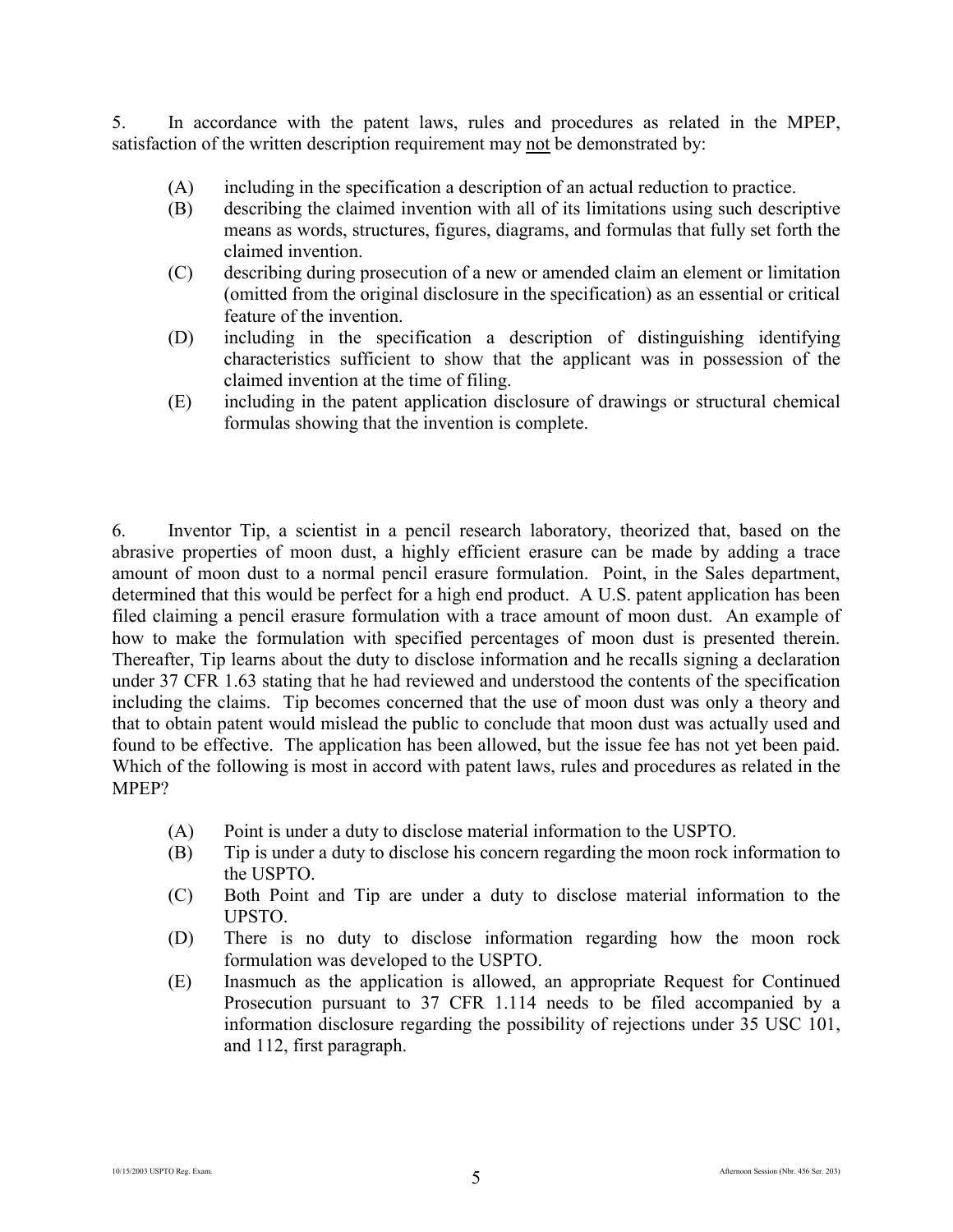7. The claimed invention in a patent application is directed to an explosive composition "comprising 60-90% solid ammonium nitrate, and 10-40% water-in-oil in which sufficient aeration is entrapped to enhance sensitivity to a substantial degree." The application discloses that the explosive requires both fuel (the ammonium nitrate), and oxygen to "sensitize the composition." A prior art reference, published more than two years before the effective filing date of the application, discloses explosive compositions containing water-in-oil emulsions having identical ingredients to those claimed, in ranges overlapping with the claimed composition. The only element of the claim not recited in the reference is "sufficient aeration entrapped to enhance sensitivity to a substantial degree." The reference does not recognize that sufficient aeration sensitizes the fuel to a substantial degree. In addition to the prior art reference, a printed publication contains test data demonstrating that "sufficient aeration" is necessarily an inherent element in the prior art blasting composition under the circumstances. In accordance with the patent laws, rules and the procedures as related in the MPEP, the prior art reference:

- (A) anticipates the claim because it discloses every limitation of the claim either explicitly or inherently.
- (B) does not anticipate the claim because the prior art reference does not recognize an inherent property.
- (C) does not anticipate the claim because the prior art reference does not recognize an inherent function of oxygen.
- (D) does not anticipate the claim because the prior art reference does not recognize an inherent ingredient, oxygen.
- $(E)$  (B),  $(C)$  and  $(D)$ .

8. With respect to establishing "reasonable diligence" for under 35 USC 102(g), which of the following statements is or are in accordance with the patent laws, rules and procedures as related in the MPEP?

- (1) The inventor and his attorney must drop all other work and concentrate on the particular invention involved.
- (2) The entire period during which diligence is required must be accounted for by either affirmative acts or acceptable excuses.
- (3) Work relied upon to show reasonable diligence must be directly related to the reduction to practice.
	- (A) Statement (1) only
	- (B) Statement (2) only
	- (C) Statement (3) only
	- (D) Statements (1) and (3)
	- (E) Statements (2) and (3)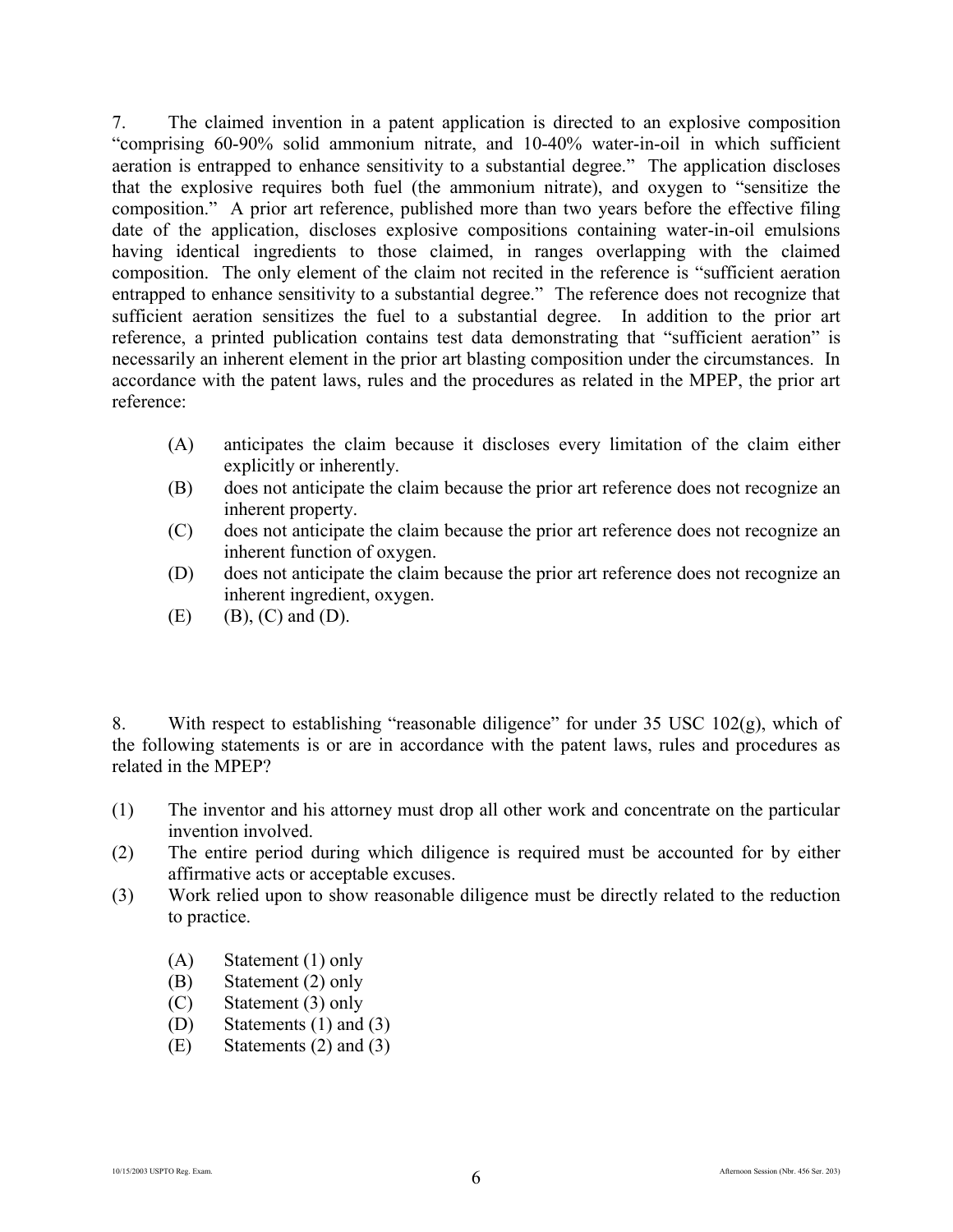9. Which one of the following statements is in accord with the patent laws, rules and procedures as related in the MPEP regarding double patenting rejections?

- (A) A rejection of application claims for obviousness-type double patenting over the claims of a patent which names a different inventive entity (where one inventor is in common with the inventive entity in the application) and was not commonly owned at the time applicant made his or her invention can be overcome with an affidavit or declaration under 37 CFR 1.131 showing that the applicant made the invention in the United States prior to the effective filing date of the patent.
- (B) A rejection for obviousness-type double patenting of application claims over patent claims can properly rely on an embodiment which is disclosed in the patent and provides support for the patent claims on which the rejection is based.
- (C) The filing of a terminal disclaimer to overcome an obviousness-type double patenting rejection constitutes a binding admission that the rejection is proper.
- (D) Application claims are properly rejected for obviousness-type double patenting over claims of a patent having an effective filing date earlier than the effective filing date of the application only if both of the following two conditions are satisfied: (a) the rejected application claims recite an obvious variation of the subject matter recited in the patent claims on which the rejection is based; and (b) the patent claims on which the rejection is based recite an obvious variation of the subject matter recited in the rejected application claims.
- (E) None of statements (A) though (D) is correct.

10. In accordance with the patent laws, rules and procedures as related in the MPEP, which of the following can a third party submit in a pending published application within two months from the publication date where the submission identifies the application to which it is directed by application number and includes the appropriate fee?

- (A) A list referencing a videotape and copy of the tape showing that the process claimed in the application was in use more than one year before the filing date of the application.
- (B) A U.S. patent issued more than one year before the filing date of the application and a written explanation of the patent made by the third party on the patent.
- (C) A publication with a publication date more than one year before the filing date of the application and including underlining made by the third party on the publication.
- (D) A protest raising fraud and inequitable conduct issues.
- (E) A list of the sole Japanese language publication submitted for consideration, including the publication date of the publication, a copy of the Japanese language publication and a written English language translation of the pertinent parts of the publication.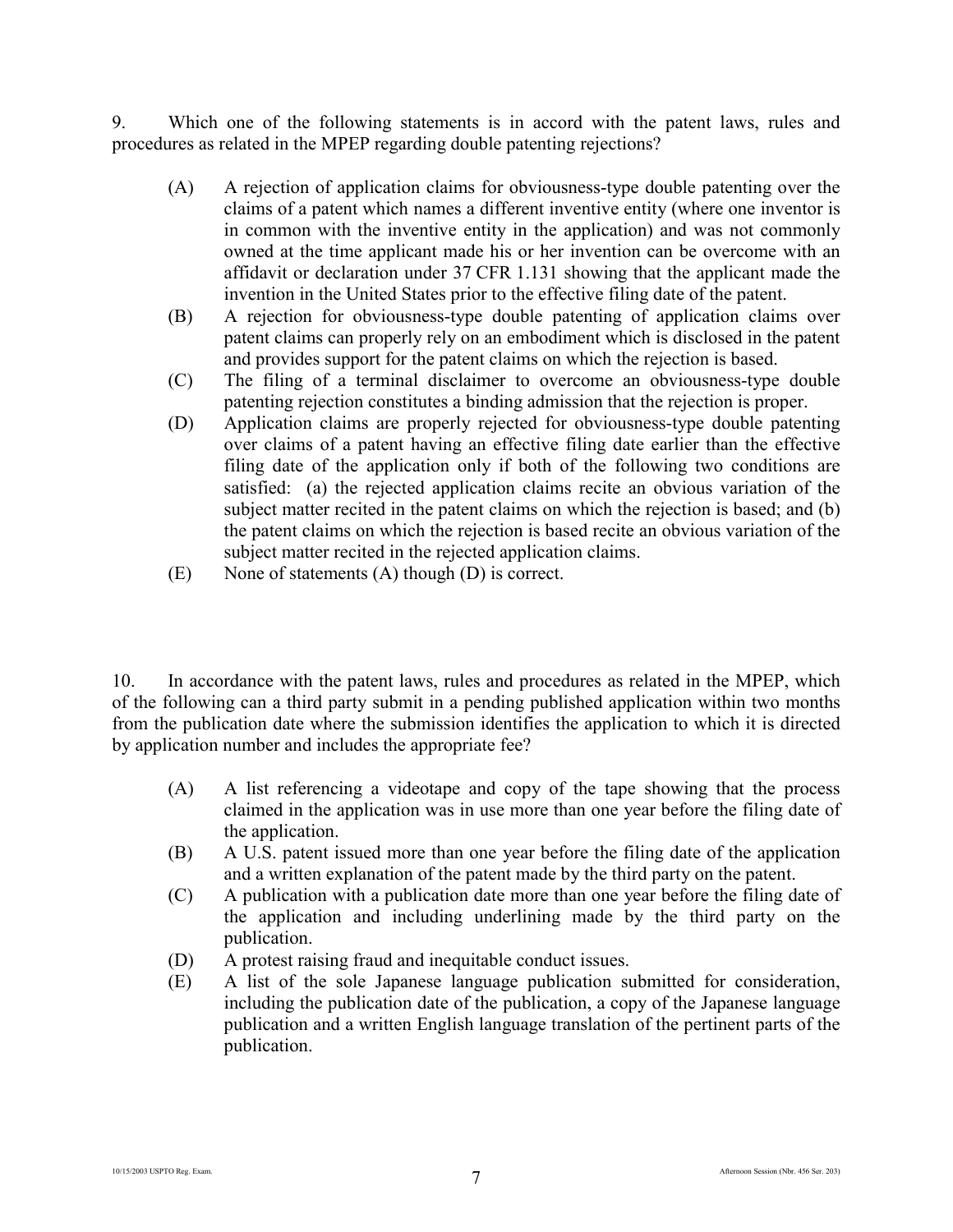11. A U.S. patent was granted on May 8, 2001 to five inventors. The five inventors assigned their entire patent rights to Q Company. Q Company needs to file a reissue application to broaden the claims of the patent. The registered practitioner preparing the application has been unable to locate any of the five inventors to sign the reissue oath or declaration. Today is May 8, 2003. Which of the following should the practitioner do to enable the applicant to broaden the patent claims in accordance with the patent laws, rules and procedures as related in the MPEP?

- (A) Wait to file the reissue application until the first day the signatures of all five inventors can be obtained. At that time, pay the filing fee and file a petition seeking May 8, 2003 as the filing date. File with the petition a showing of the unavailability of all inventors until the filing of the application.
- (B) Wait to file the reissue application until the signatures of at least three inventors can be obtained. At that time, file a petition seeking May 7, 2003 as the filing date accompanied by a showing of the unavailability of all inventors on May 8<sup>th</sup>. Payment of the filing fees may be postponed until receipt of a decision on the petition.
- (C) File the reissue application on May 8, 2003, presenting only the claims in the patent, and include a listing of inventors, but not pay the filing fee at the time of filing.
- (D) Wait to file the reissue application until the signature of one of the inventors has been obtained since at least one inventor is needed to show a lack of deceptive intent on the part of the applicants.
- (E) File the complete reissue application complying with 37 CFR 1.173(a) and 1.53(b) with an unexecuted reissue declaration listing the names of all the inventors with at least one broadening claim on May 8, 2003.

12. Which of the following is patentable subject matter under 35 USC 101 in accordance with the patent laws, rules, and procedures as set forth in the MPEP?

- (A) A claim to a new mineral discovered in the earth or a new plant found in the wild.
- (B) A claim to a method of using a computer to select a set of arbitrary measurement point values. (The selected values are not to be transformed outside of the computer into computer data).
- (C) A claim to a method of controlling a mechanical robot which relies upon storing data in a computer that represents various types of mechanical movements of the robot.
- (D) A claim to a method of updating alarm limits by changing the number value of a variable to represent the result of the calculation.
- (E) A claim to a data structure *per se*. (The claim does not specify any location where the data structure is stored).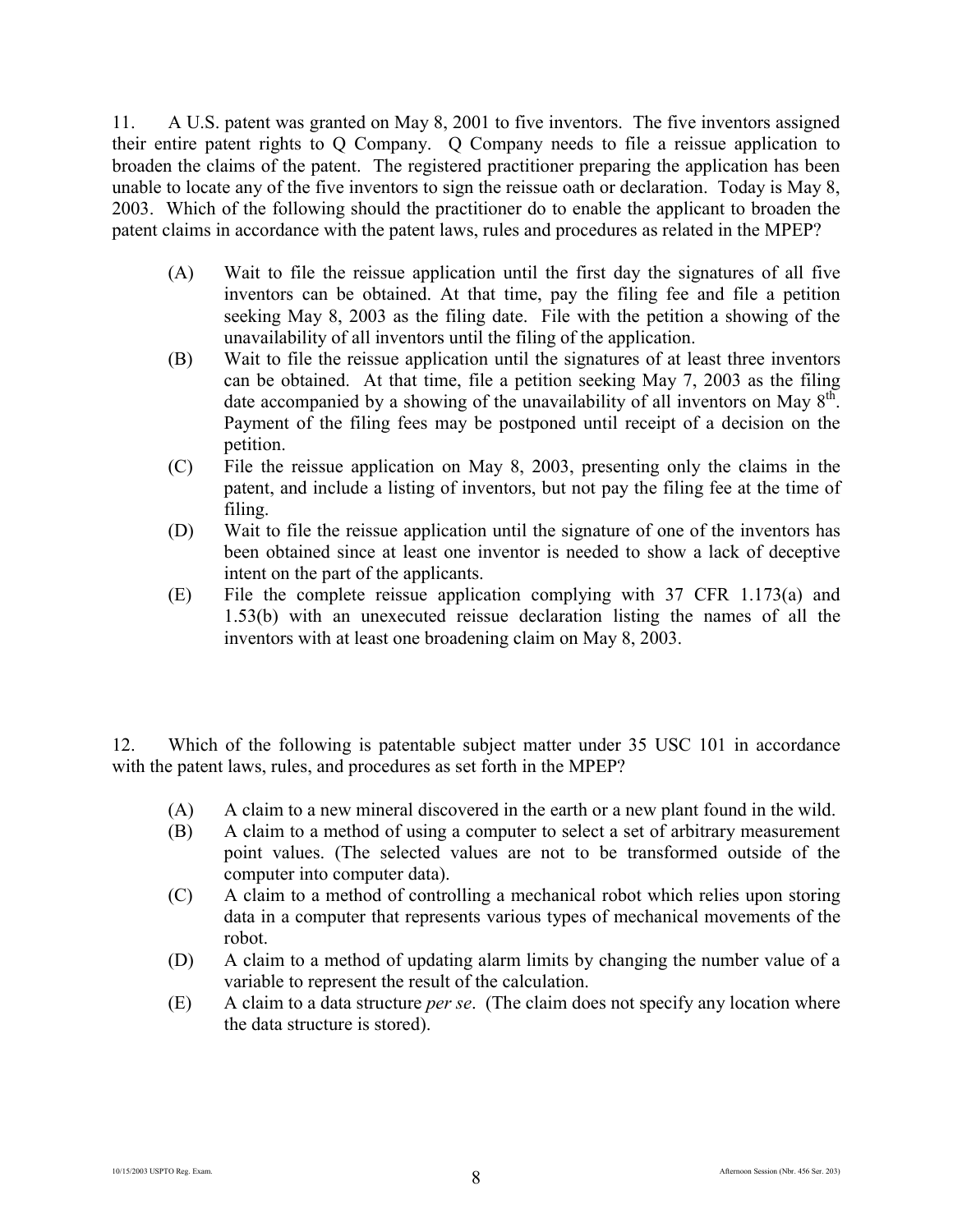13. On January 2, 2001, a registered practitioner filed a patent application with the USPTO for inventor Beck. The application includes a specification and a single claim to the invention which reads as follows:

1. Mixture Y made by the process Q1.

In the specification, Mr. Beck discloses that mixture Y has a melting point of  $150^{\circ}$  F. On June 2, 2001, the practitioner received an Office action from the primary examiner rejecting the claim. The claim is rejected under 35 USC 102/103 as being clearly anticipated by or obvious over Patent A. The examiner states "Patent A teaches mixture Y but made by a different process Q2." Beck believes he is entitled to a patent to mixture Y. In accordance with the patent laws, rules and procedures as related in the MPEP, which of the following would be the best reply to the rejection of his claim?

- (A) An argument that the claimed product has an unexpectedly low melting point of 150° F, supported by an affidavit showing that the mixture Y made by process Q2 exhibits a melting point of 300° F.
- (B) An argument that the processes used by applicant and patent A are different, supported by a third-party declaration stating only that the processes are different.
- (C) An argument that the claimed product has an unexpectedly low melting point of 150° F, supported by a third-party declaration stating only that the products are different.
- (D) An argument that the processes used by applicant and patent A are different, supported by an affidavit showing that the mixture Y made by process Q2 exhibits a melting point of 300° F.
- (E) An argument that the claimed product has an unexpectedly low melting point of 150° F because the claimed mixture Y has a melting point of 150° F and the mixture Y of patent A has a melting point of 300° F.

14. Inventor Jones files an application under 35 USC 111(a) on March 27, 2002. The application is a continuation of an international application, which was filed on December 1, 2000. The international application claims priority to a U.S. provisional application filed December 2, 1999. The international application designated the United States, and was published in English under PCT Article 21(2). All applications contained the exact same disclosure. In accordance with the patent laws, rules and procedures as related in the MPEP, what, if any, is the earliest prior art date under 35 USC 102(e) for the publication of the 35 U.S.C. 111(a) application under 35 USC 122(b)?

- (A) None, the publication has no prior art date under  $35 \text{ U.S.C. } 102(e)$
- (B) March 27, 2002
- (C) December 11, 2001
- (D) December 1, 2000
- (E) December 2, 1999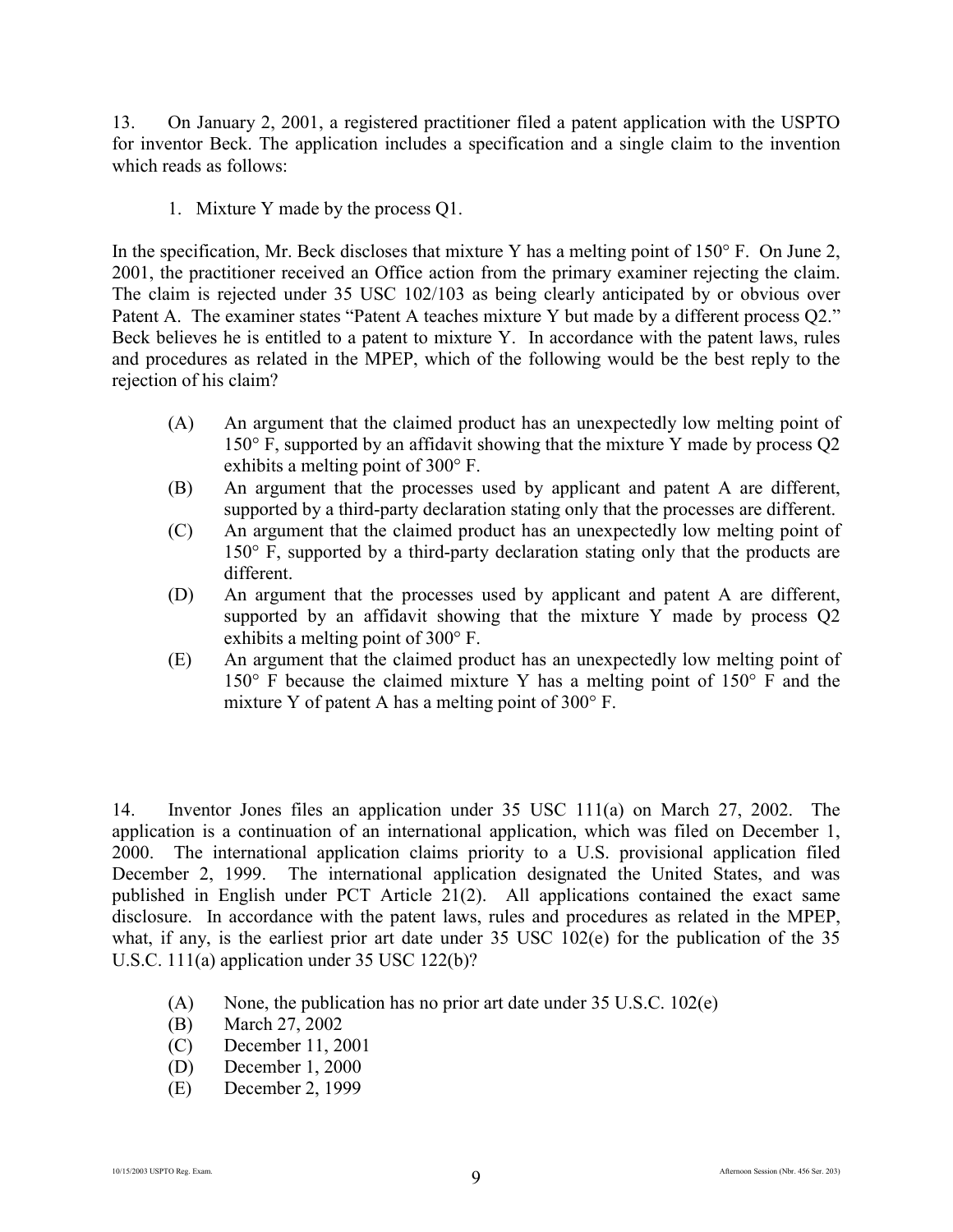15. Applicant filed an international patent application under the Patent Cooperation Treaty (PCT) designating the United States. A copy of the international application has not been submitted to the USPTO by the International Bureau. The deadline for entering the national stage under 35 USC 371(c) was August 15, 2002. Applicant submitted all of the national stage items required by 35 USC 371(c) by facsimile transmission on August 15, 2002. The facsimile transmission was successfully received by the USPTO on August 15, 2002. The submission included an authorization to charge any required fees to the valid deposit account of the registered practitioner representing applicant. The account contained sufficient funds. Assuming that applicant has made no other national stage submissions under 35 USC 371(c), which of the following statements is most correctly describes why the national stage submission in accordance with the patent laws, rules and the procedures as related in the MPEP is proper or improper?

- (A) The national stage submission was proper because facsimile transmission is a valid method of correspondence in the USPTO.
- (B) The national stage submission was proper because a copy of an originally executed oath or declaration is acceptable, but the original oath or declaration should be retained as evidence of authenticity.
- (C) The national stage submission was improper because a copy of the international application and the basic national fee necessary to enter the national stage as required by 35 USC 371(c) may not be submitted by facsimile transmission.
- (D) The national stage submission was improper because the USPTO does not accept fee payments via facsimile transmission.
- (E) The national stage submission was improper because facsimile transmission may never be used for PCT applications.

16. Which of the following statements is or are in accord with the patent laws, rules and procedures as related in the MPEP?

- (1) In a 35 USC 103 obviousness analysis, the proper question is whether the differences between the prior art and the claims would have been obvious to one of ordinary skill in the art.
- (2) In a 35 USC 103 obviousness analysis, an inventor's assertion the he has discovered the source or cause of an identified problem should never be considered.
- (3) A 35 USC 103 obviousness analysis requires consideration not just of what is literally recited in the claims, but also of any properties inherent in the claimed subject matter that are disclosed in the specification.
	- (A) Statement 1
	- (B) Statement 2
	- (C) Statement 3
	- (D) Statements 1 & 2
	- (E) Statements 1 & 3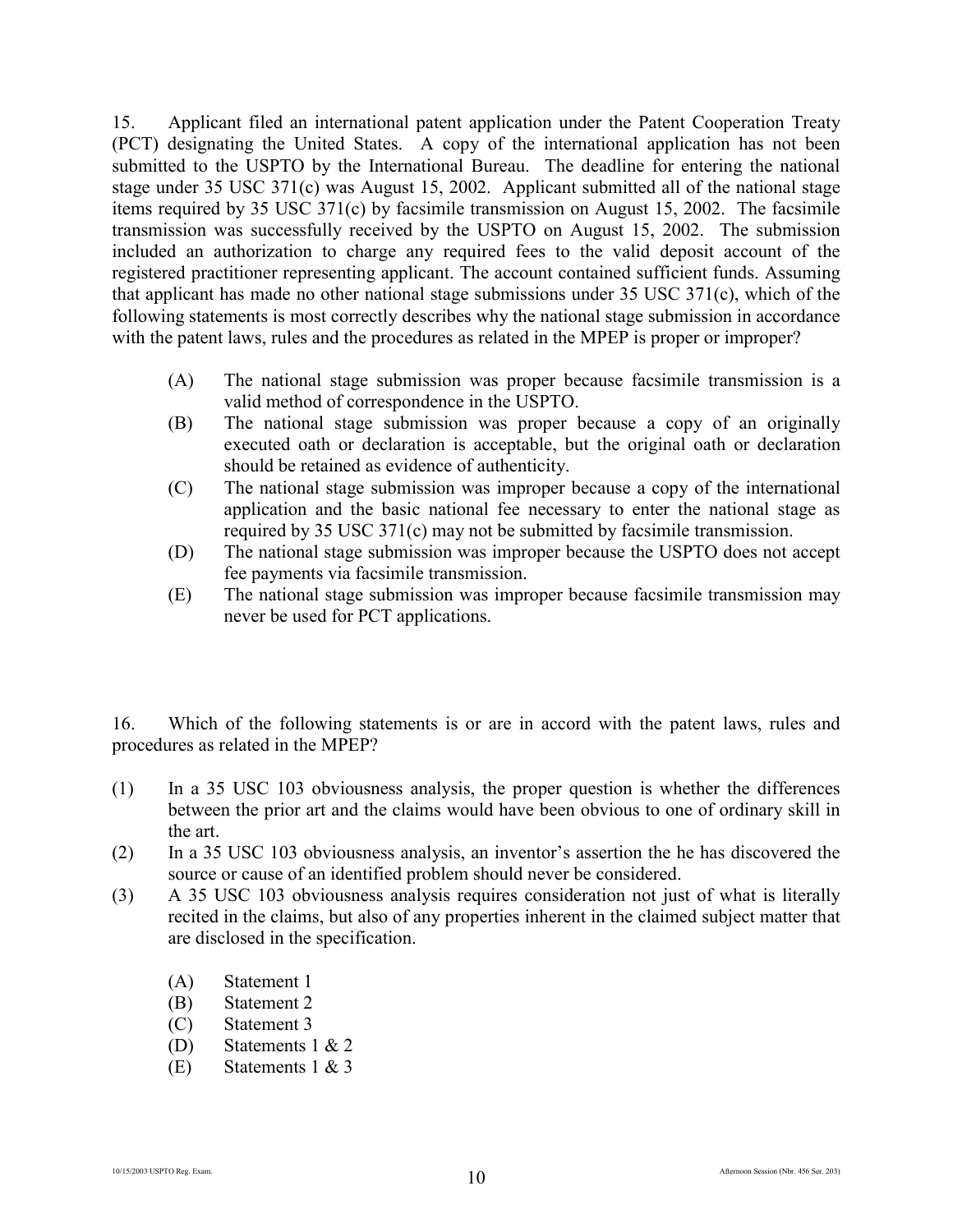17. A patent application was filed on November 1, 2000 for the invention of J.J. Smithy. The application has no priority or benefit claims to any other application. Claims in the application are separately rejected under 35 USC 102 as being anticipated by each of the following references. Which reference can be properly applied under 35 U.S.C. 102(e) in accordance with the patent laws, rules and procedures as related in the MPEP?

- (A) A WIPO publication of an international application under PCT Article 21(2), which has an international filing date of October 3, 2000, was published in English and designated the United States.
- (B) A U.S. patent by J.J. Smithy that has a filing date of September 5, 2000.
- (C) A U.S. application publication under 35 U.S.C. 122(b) by inventor Jones that was filed on August 8, 2000.
- (D) A journal article by Marks published on October 11, 2000.
- (E) All of the above.

18. A registered practitioner filed a design patent application on December 30, 2003. The application was filed with an inventor-executed declaration naming Jon Jones as the sole inventor, who has not assigned the invention and is not under an obligation to assign his invention. The filing receipt was recently received, indicating that the application will be published on Thursday, July 1, 2004. In reviewing the filing receipt the practitioner realizes that the typed name of the inventor contained a typographical error (an "h" was missing) and that the correct spelling was John Jones. Which of the following would be the course of action at the least expense to correct the error in accordance with the patent laws, rules and procedures as related in the MPEP?

- (A) The practitioner should file a request under 37 CFR 1.48 to correct the inventorship of the application with a new declaration under 37 CFR 1.63 signed by John Jones (with the correct spelling of this name), a statement by Mr. Jones as to how the error occurred and that the error was without deceptive intention, and the processing fee set forth in 37 CFR 1.17(q).
- (B) The practitioner should file a petition under 37 CFR 1.182 and the petition fee set forth in 37 CFR 1.17(h), requesting correction of the spelling of the inventor's name.
- (C) The practitioner should file a request for a corrected filing receipt and a separate letter to the Office explaining that the declaration contains a typographical error, that the correct spelling of the inventor's name is John Jones, and requesting correction of the Office records.
- (D) The practitioner should expressly abandon the application, and file a continuation with a new declaration with the correct spelling.
- (E) The practitioner should call the examiner and tell the examiner that the inventor's name is wrong, and ask for the examiner to change the name on the declaration.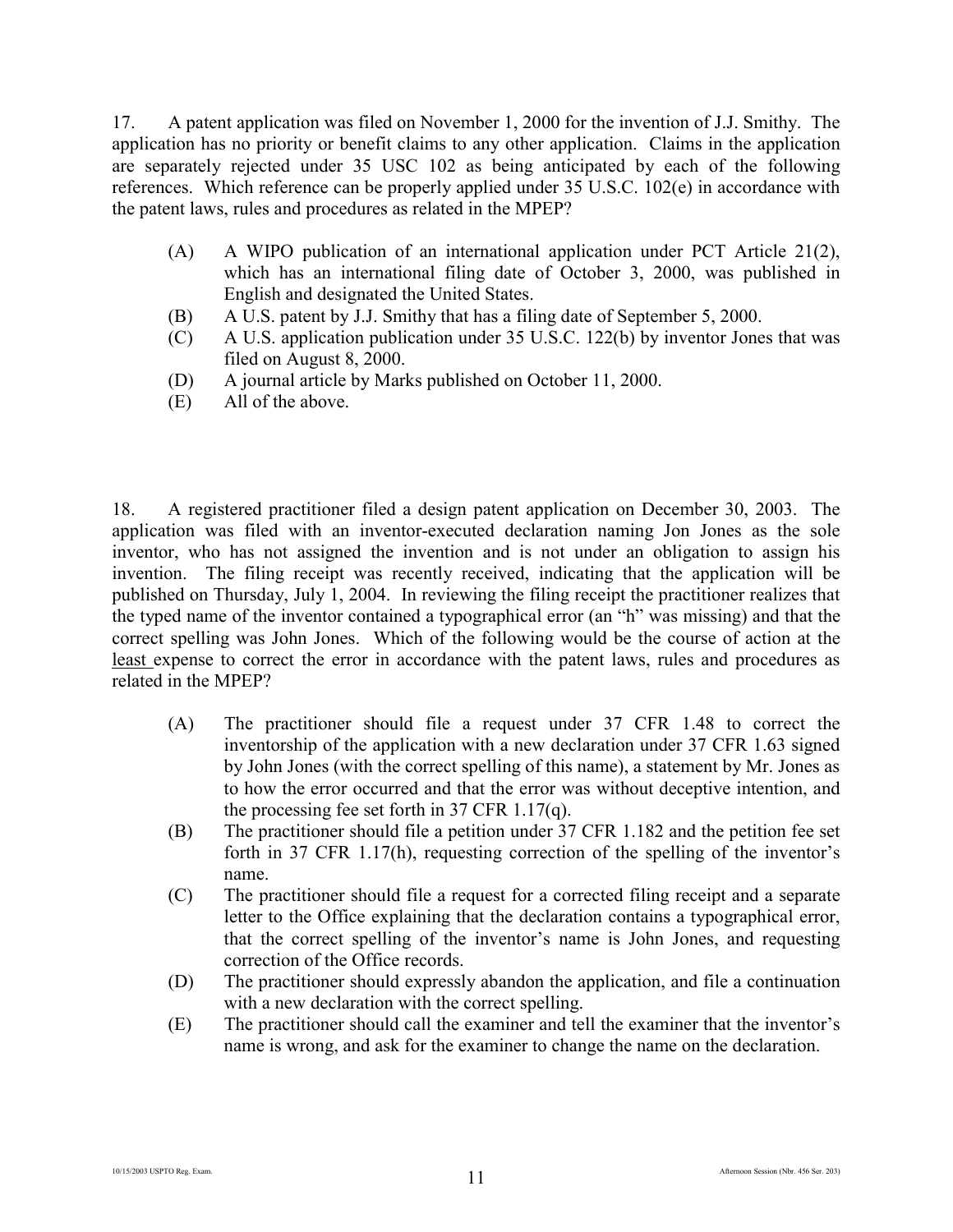19. The claims in an application are rejected under 35 USC 103 as obvious over prior art reference A in view of prior art reference B. All of the following statements are in accord with the patent laws, rules and procedures as related in the MPEP except:

- (A) Where the combination of prior art references provides motivation to make the claimed invention to achieve the same advantage or result discovered by the applicant, the references do not have to expressly suggest the combination of references.
- (B) The rationale to modify or combine the prior art references may be reasoned from knowledge generally available to one of ordinary skill in the art, established scientific principles, or legal precedent established by prior case law.
- (C) In considering the disclosure of the prior art references, it is proper to take into account the specific teachings of the references, as well as the inferences that one skilled in the art could reasonably draw from the specific teachings.
- (D) An examiner may take official notice of facts outside the record that are capable of instant and unquestionable demonstration as being "well known" prior art or common knowledge in the art.
- (E) To rely on equivalence as a rationale supporting an obviousness rejection under 35 USC 103 an examiner may base the rejection on the mere fact that the components at issue are functional or mechanical equivalents.

20. Recommend which of the following rejections under 35 USC 102 in a reexamination proceeding is in accordance with the patent laws, rules and procedures as related in the MPEP.

- (A) A rejection under 35 USC 102(a) based on an affidavit that the invention was known or used by others before the invention thereof by the applicant for patent.
- (B) A rejection under 35 USC 102(b) based on an affidavit that the invention was in the public use in this country more than one year prior to the date of the application for a patent in the United States.
- (C) A rejection under 35 USC 102(e) that the invention was described in a patent by another filed in the United States before the invention thereof by the patent applicant.
- (D) A rejection under 35 USC 102(f) based on an affidavit that the applicant did not himself invent the subject matter sought to be patented.
- (E) A rejection under 35 USC 102(b) that the invention was on sale in this country, more than one year prior to the date of the application for patent in the United States.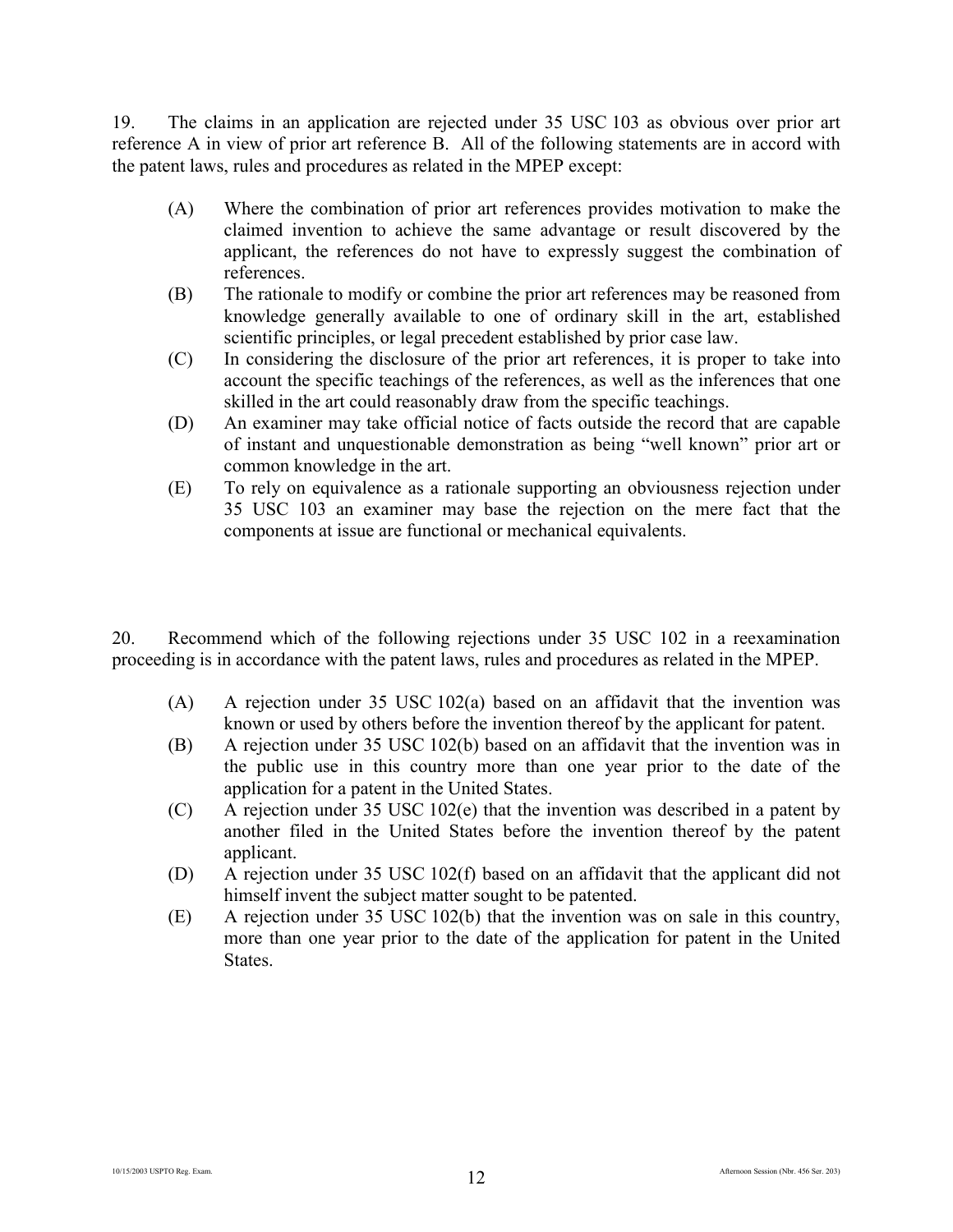21. Which of the following would comply with the patent laws, rules and procedures as related in the MPEP and would be a fully responsive reply to a non-final Office action on the merits rejecting all the claims in the application as being unpatentable under 35 USC 102 and/or 103 over prior art references?

- (A) A timely filed and properly signed written reply which does not include an amendment to the claims, but includes a request for the examiner's rejections to be reconsidered supported by arguments replying to every ground of rejection and distinctly and specifically points out the supposed errors in every rejection. and pointing out the specific distinctions believed to render the claims patentable over any applied references.
- (B) A timely filed and properly signed written reply which includes an amendment canceling all the claims in the application and adding new claims, and a request for the examiner's rejections to be reconsidered in view of the newly presented claims.
- (C) A timely filed and properly signed written reply which does not include an amendment to the claims, but does generally alleges that the claims define a patentable invention.
- (D) A timely filed and properly signed written request for continued examination (RCE).
- (E) All of the above.

22. Which, if any, of the following statements is in accord with the patent laws, rules and procedures as related in the MPEP?

- (A) Where an inventor's residence is stated correctly in the 37 CFR 1.76 application data sheet and incorrectly in the inventor's 37 CFR 1.63 oath or declaration, the discrepancy must be corrected by filing a supplemental 37 CFR 1.67 oath or declaration giving the correct residence.
- (B) Where two inventors file separate 37 CFR 1.63 oaths or declarations which do not identify both inventors, the USPTO will presume they are joint inventors and will not require new oaths or declarations.
- (C) A dependent claim which merely repeats a limitation that appears in the claim on which it depends is properly rejected under the fourth paragraph of 35 USC 112.
- (D) In a statement under 37 CFR 1.97(e)(1) specifying that "each item of information contained in the information disclosure statement was first cited in any communication from a foreign patent office in a counterpart foreign application not more than three months prior to the filing of the statement," the three-month period begins on the date the communication was first received by either a foreign associate or a U.S. registered practitioner.
- (E) None of statements (A) to (D) is correct.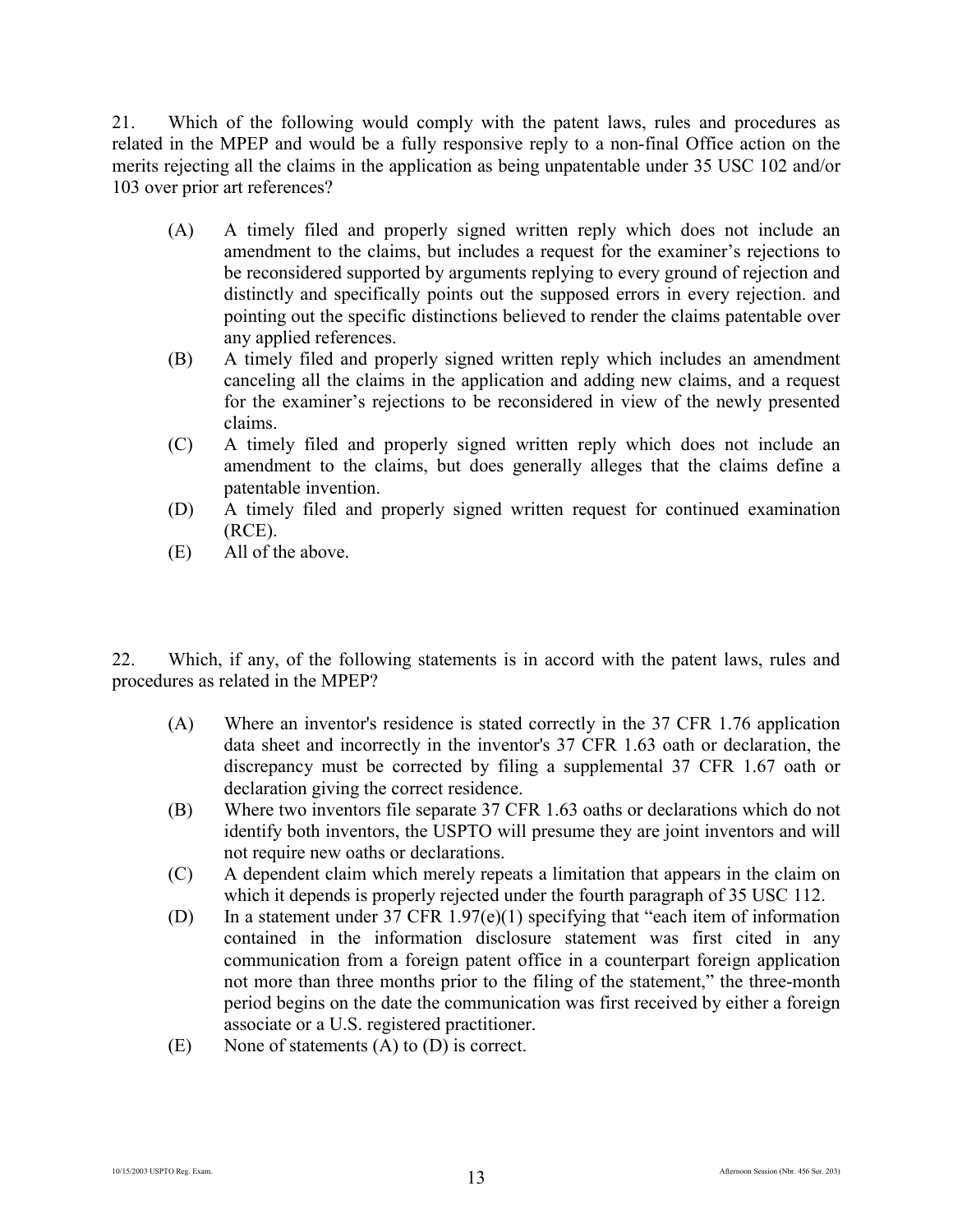23. A patent application is filed having one claim (claim 1). The most relevant prior art uncovered by the primary examiner, after searching the claimed subject matter, is a published abstract summarizing the disclosure of a foreign patent document. The abstract is in English, the foreign document is in German. Both the published abstract and the foreign document are prior art under 35 USC 102(b). The published abstract provides an adequate basis for concluding that claim 1 is *prima facie* obvious under 35 USC 103. Which of the following actions is in accord with the patent laws, rules and procedures as related in the MPEP?

- (A) Reject claim 1 under 35 USC 103, based on the abstract, because it is a publication in its own right and provides sufficient basis for a *prima facie* case of obviousness.
- (B) Reject claim 1 under 35 USC 103, based on the abstract, because disclosures that are not in English cannot form the basis of a prior art rejection.
- (C) Reject claim 1 under 35 USC 103, based on the German-language patent document, as evidenced by the abstract.
- (D) Do not reject claim 1 based on the abstract; instead, obtain a translation of the German-language document and determine whether its full disclosure supports a rejection under 35 USC 102(b) or 103.
- (E) Do not reject the claims based on the abstract because an abstract can never provide sufficient disclosure to be enabling.

24. Applicant filed a provisional patent application in the USPTO under 35 USC 111(b) on Tuesday, November 30, 1999. On Tuesday, November 28, 2000, applicant filed a nonprovisional application in the USPTO under 35 USC 111(a) that properly claimed priority under 35 USC  $119(e)$  to the filing date of the provisional application. On Wednesday, November 29, 2000, applicant filed an international application for patent in the USPTO under the Patent Cooperation Treaty that designated the United States and properly claimed priority to both the provisional and the nonprovisional applications. On Friday, July 28, 2001, applicant filed a national stage application in the USPTO under 35 USC 371, providing all of the requirements under 35 USC 371 and properly claiming benefit to the filing date of the provisional application under 35 USC 119(e) and the nonprovisional application under 35 USC 120. The national stage application was published on Tuesday, January 30, 2002 and issued as a patent on Tuesday, February 4, 2003. Assuming no patent term extension or adjustment, the patent term ends on the date that is 20 years from which of the following dates in accordance with the patent laws, rules and procedures as related in the MPEP?

- (A) Tuesday, November 30, 1999
- (B) Tuesday, November 28, 2000
- (C) Wednesday, November 29, 2000
- (D) Friday, July 28, 2001
- (E) Tuesday, February 4, 2003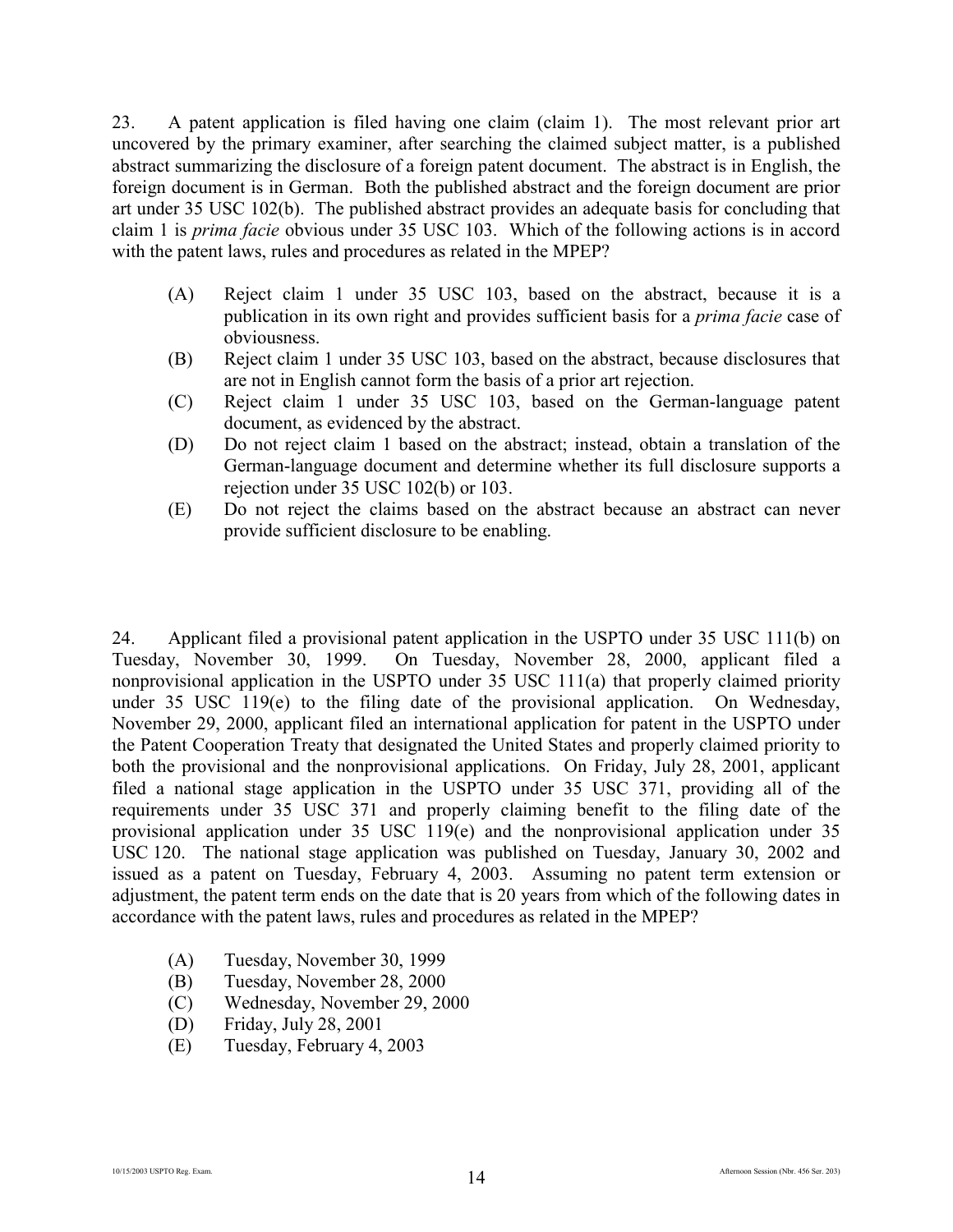25. A registered practitioner files a nonprovisional utility application in 2000. In 2002, the practitioner files a continuation-in-part application and claims benefit of the filing date of the 2000 application for the 2002 application. Thereafter, the practitioner amends the 2002 application to include claims that were not present in either the originally filed 2000 application or the originally filed 2002 application. The primary examiner properly concludes that the added claims are not supported by the original disclosure in either application. Which of the following is in accord with the patent laws, rules and procedures as related in the MPEP?

- (A) The added claims are rejected for lack of written description under 35 USC 112, first paragraph.
- (B) The added claims are rejected as new matter under 35 USC 132.
- (C) The added claims are denied benefit of the filing date of the 2000 application.
- $(D)$   $(A)$  and  $(B)$ .
- $(E)$   $(A)$  and  $(C)$ .

26. Which of the following best describes a situation for which a reply to the examiner's Office action including both an affidavit filed under 37 CFR 1.131 and an affidavit filed under 37 CFR 1.132 may be in accord with the patent laws, rules and procedures as related in the MPEP?

- (A) In a timely reply to a non-final Office action, where the examiner's sole rejection of appellant's claims is based on an alleged violation of the enablement requirement of 35 USC 112.
- (B) In a timely reply to non-final Office action, where the examiner's sole rejection of appellant's claims is a rejection under 35 USC 103(a) employing a non-patent document that was published less than one year prior to the filing date of appellant's patent application.
- (C) In a timely reply to a non-final Office action, where the examiner's sole rejection of appellant's claims is a rejection under 35 USC 103(a) employing a noncommonly owned U.S. patent as prior art under 35 USC 102 (e) that claims the same invention as applicant.
- (D) In a timely reply to an examiner's answer presenting the affidavits for the first time, where in the examiner's first Office action and final rejection, the examiner maintains the same rejection under 35 USC 103(a) of all of appellant's claims based in part on a non-patent document that was published less than one year prior to the filing date of appellant's patent application.
- (E) In a timely reply to a final Office action presenting the affidavits for the first time, where in the examiner's first Office action, the examiner's sole rejection of appellant's claims is a rejection under 35 USC 103(a) employing a non-patent document that was published less than one year prior to the filing date of appellant's patent application.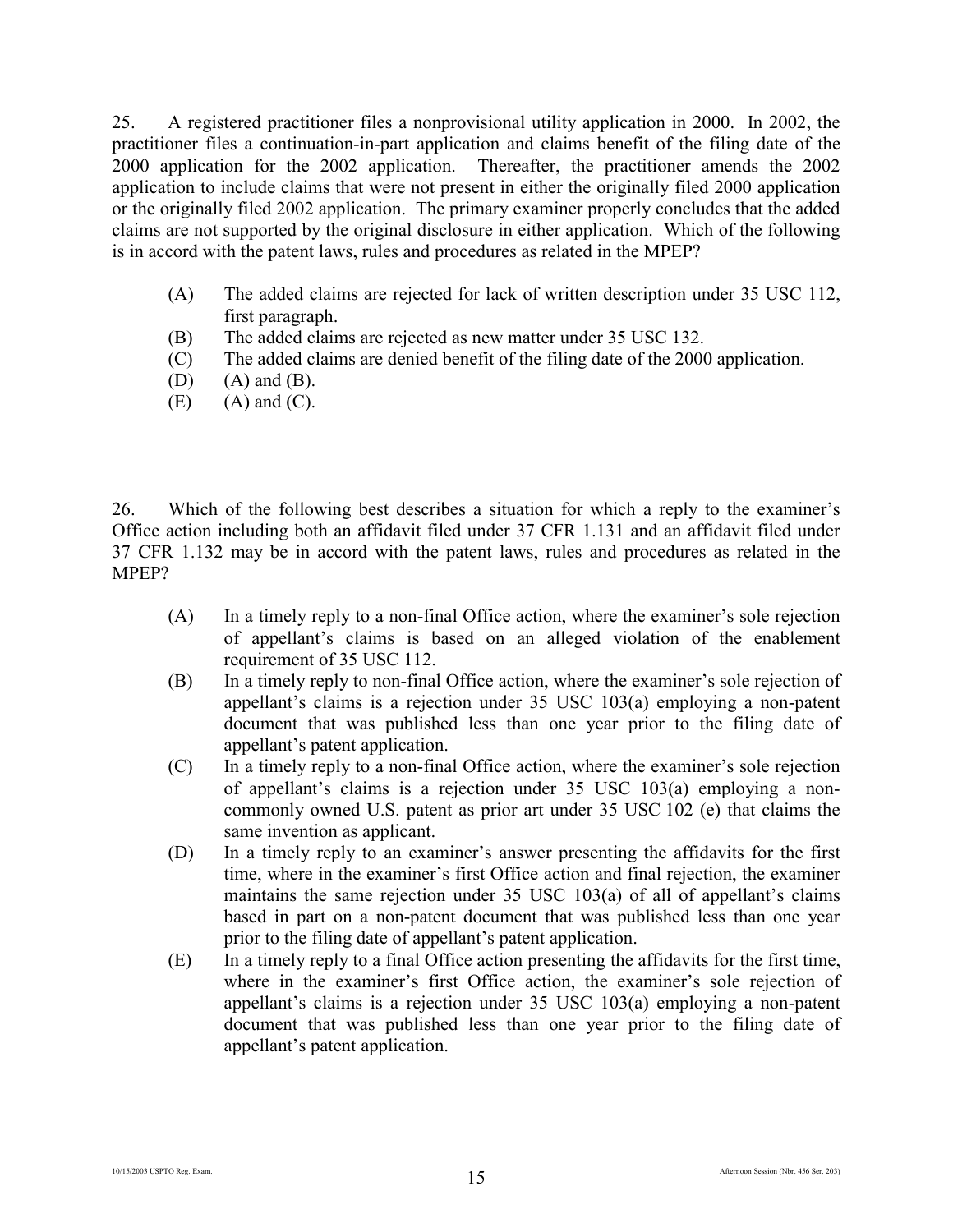27. In accordance with the patent laws, rules and procedures as related in the MPEP, which of the following is not within the scope of the term "on sale" as it is used in 35 USC 102(b)?

- (A) A sale conditioned on buyer satisfaction.
- (B) A sale that did not result in a profit.
- (C) A single sale of the claimed subject matter.
- (D) A commercial offer to sale the claimed subject matter.
- (E) An offer to sale the patent rights in the claimed subject matter.

28. A patent application is filed disclosing and claiming a system for detecting expired parking meters. The specification fully supports the original, sole claim. The application discloses that the "electronics control unit" contains a comparator and an alarm. The application includes several drawings. One of the drawings shows a block diagram of the system, illustrating the electronics control unit as a box, labeled "electronics control unit." The sole claim of the application is as follows:

The claim. A system for detecting expired parking meters, comprising: a timer mechanism; an infrared sensor for detecting the presence of a parked vehicle; and an electronics control unit, including a comparator and an alarm, coupled to the infrared sensor and the timer mechanism.

A final Office action, dated February 3, 2004, indicates that the sole claim contains allowable subject matter, but includes an objection to the specification, on the grounds that the subject matter of the electronics control unit, though described in a sufficiently specific and detailed manner in the original specification, was required to be shown in the drawings under 37 CFR 1.83. The Office action did not set a period for reply. Determine which of the following actions, if any, comports with the patent laws, rules and procedures as related in the MPEP for overcoming the objection.

- (A) On April 1, 2004, a Notice of Appeal is filed together with appropriate fees, and a brief pointing out that a patent should issue since the subject matter of the electronics control unit was adequately described in the original specification.
- (B) On April 1, 2004, a drawing is filed in the USPTO illustrating only the comparator and alarm of the electronics control unit that was described in the original specification.
- (C) On April 1, 2004, a Notice of Appeal of appeal is filed together with appropriate fees, and a brief pointing out that the addition of a drawing showing the electronics control unit would not constitute addition of new matter since the electronics control unit was adequately described in the original specification.
- (D) On September 1, 2004, a petition is filed urging that no further drawing should be required because the subject matter of the electronics control unit, for purposes of the application, was adequately disclosed in the block diagram drawing.
- (E) None of the above.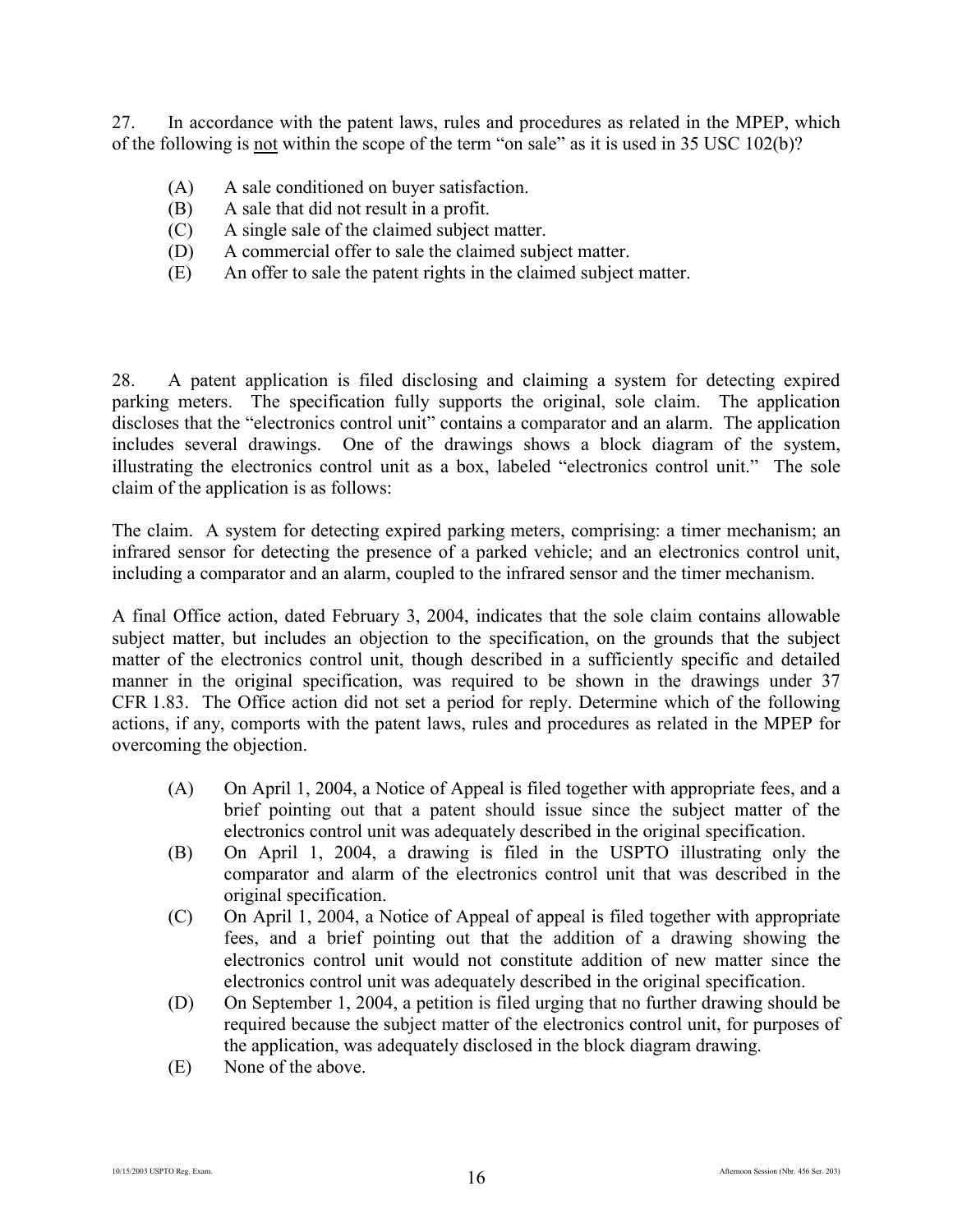29. On Thursday, February 6, 2003, applicant files an application for a design patent in Country X, which issues the patent on the filing date. In accordance with the patent laws, rules and the procedures as related in the MPEP, what is the last date applicant can file a U.S. design application to avoid any loss of patent rights?

- (A) Friday, February 6, 2004 (assume not a Federal holiday).
- (B) Thursday, February 5, 2004 (assume not a Federal holiday).
- (C) Wednesday, August 6, 2003.
- (D) Wednesday, May 6, 2003.
- (E) None of the above are correct.

30. Co-inventors Smith and Jones filed an application for a patent on a cell phone, on May 15, 2002. They received a first Office action from a primary examiner rejecting the claims under 35 USC 102(a) over a publication by Bell and Watson, published on April 5, 2002, describing a cell phone having all the same features as is claimed in the patent application. In reply, the co-inventors each submitted a declaration under 37 CFR 1.131 stating that they had actually reduced the invention to practice no later than March 13, 2002. However, the declarations failed to include two claimed features. Neither the particular antenna needed to enable the cell phone could receive transmissions from the local cellular transmitting tower, nor a detachable carrying strap was included in the declarations. As evidence of their prior reduction to practice, Smith and Jones submitted their co-authored journal article. The journal article contained a figure of the cell phone as described in the declarations. That is, the cell phone shown in the figure of the article lacked an antenna and a detachable strap. The article was received by the journal on March 13, 2002, and was published on April 30, 2002. The cell phones shown in the figure in the Bell and Watson publication, and in the Smith and Jones patent application have the particular antenna and a detachable strap. Which of the following actions, if taken by the examiner, would be the most proper in accordance with the patent laws, rules and the procedures as related in the MPEP?

- (A) The examiner should maintain the rejection of the claims under 35 USC 102(a) and make the rejection final.
- (B) The examiner should withdraw the rejection and look for references which have a publication date prior to May 15, 2001.
- (C) The examiner should withdraw the rejection and notify Smith and Jones that their application is in condition for allowance.
- (D) The examiner should maintain the rejection, but indicate that the claims would be allowable if Smith and Jones provided an original copy of the figure published in their journal article as factual support for their declarations.
- (E) The examiner should maintain the rejection and inform Smith and Jones that the declarations are insufficient because they cannot "swear behind" a reference which is a statutory bar.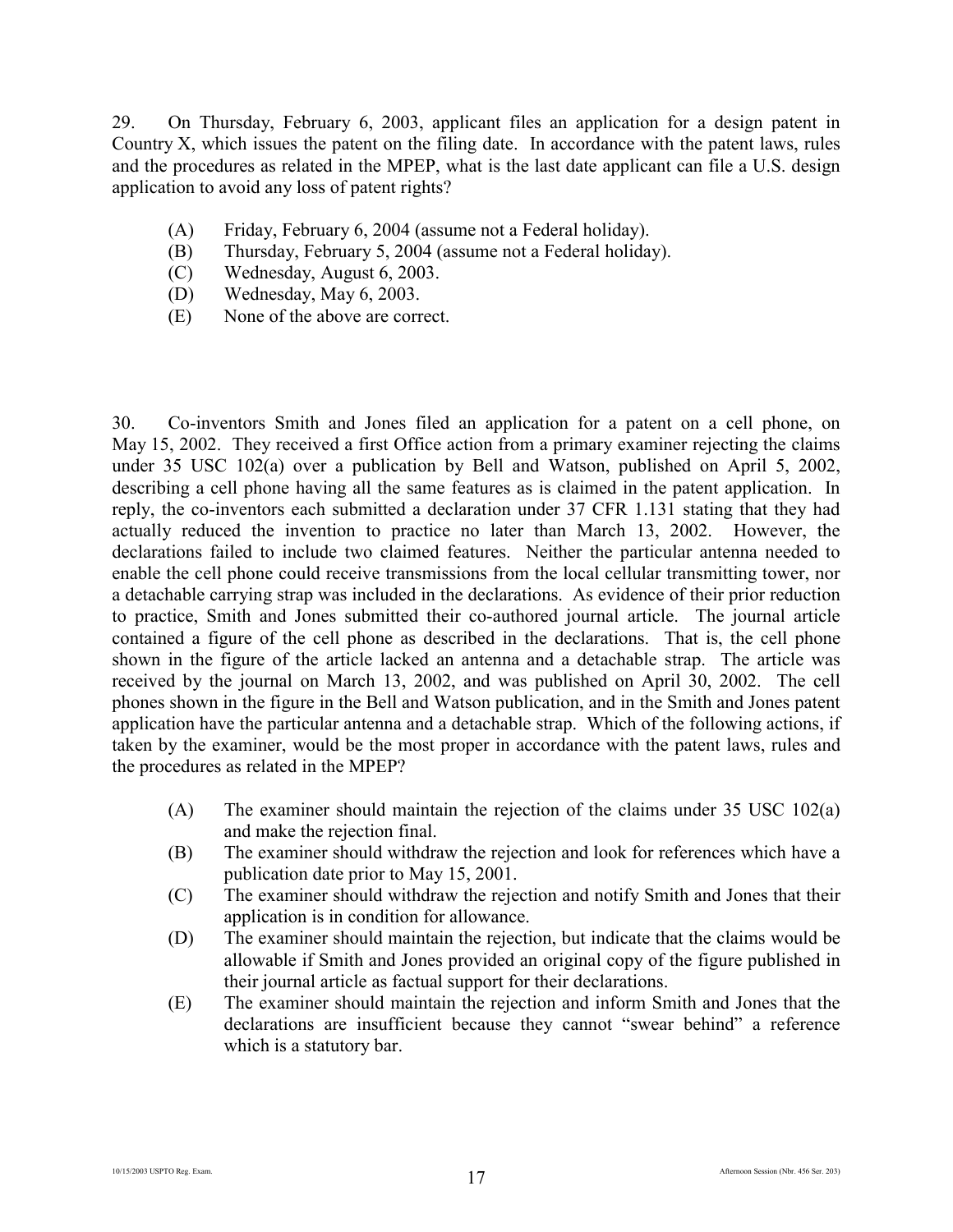31. In accordance with the patent laws, rules and procedures as related in the MPEP, for a nonprovisional application to receive a filing date in the USPTO under 37 CFR 1.53(b), all of the following must be filed except:

- (A) An oath or declaration executed by applicant pursuant to 37 CFR 1.63.
- (B) A specification as prescribed by the first paragraph of 35 USC 112.
- (C) A description pursuant to 37 CFR 1.71.
- (D) At least one claim pursuant to 37 CFR 1.75.
- (E) A drawing when required by 37 CFR 1.81(a).

32. Determine which of the following documents, if any, must also contain a separate verification statement in accordance with the patent laws, rules and procedures as related in the MPEP.

- (A) A request to correct inventorship in a pending application.
- (B) A petition to make an application special.
- (C) A claim for foreign priority.
- (D) A substitute specification.
- (E) None of the above.

33. A registered practitioner files an application on the client's discovery that adding silica to a known plastic composition containing the flame retardant, X, results in increased flame retardance. The application claims a composition comprising the known plastic composition containing X and also silica. The primary examiner rejects the claim on the basis that applicant admits that X was a known flame retardant and that there is no evidence of improved flame retardance. In accordance with the patent laws, rules and procedures as related in the MPEP, a proper reply could include which of the following argument(s) to rebut and overcome the rejection?

- (A) The examiner cannot rely on admitted prior art.
- (B) The examiner has not shown that the prior art appreciated applicant's discovery of silica to be a flame retardant.
- (C) The examiner has not made out a prima facie case of obviousness due to lack of motivation in the prior art or in the knowledge generally available to one of ordinary skill in the art for adding silica to the known plastic composition.
- (D) The applicant does not have to show an improved or unexpected result for the claimed invention.
- $(E)$   $(C)$  and  $(D)$ .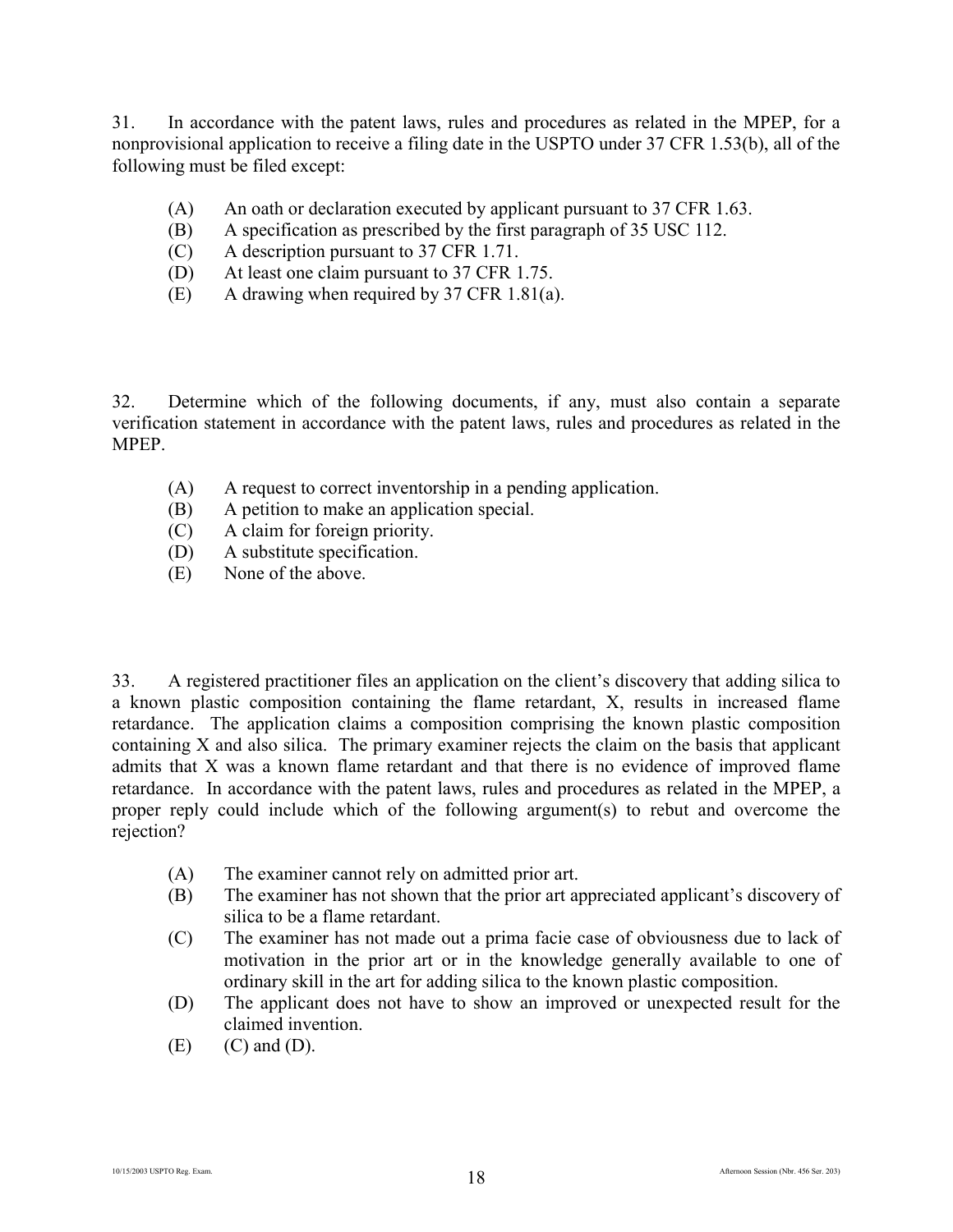34. In accordance with the patent laws, rules and procedures as related in the MPEP , which of the following paper is precluded from receiving the benefit of a certificate of mailing or transmission under 37 CFR 1.8?

- (A) An amendment, replying to an Office action setting a period for reply, transmitted by mail with a certificate of mailing to the USPTO from a foreign country.
- (B) An amendment, replying to an Office action setting a period for reply, transmitted by facsimile with a certificate of transmission to the USPTO from a foreign country.
- (C) An information disclosure statement (IDS) under 37 CFR 1.97 and 1.98 transmitted after the first Office action.
- (D) A request for continued examination (RCE) under 37 CFR 1.114.
- (E) An appeal brief.

35. The sole claim in an application filed by A and having an effective filing date of June 5, 2002, recites an electrical signal amplifier comprising a plurality of germanium transistors connected together in a particular configuration. The claim is rejected under 35 USC 103(a) as being obviousness over a primary nonpatent reference publication (Reference P) in view of a secondary nonpatent reference publication (Reference S). Reference P has an effective date of April 3, 2002, and names A and B as the authors. Reference S has an effective date of December 10, 2001, and names C as the sole author. Reference P discloses an electrical signal amplifier including a plurality of silicon transistors connected together in the same configuration as that set forth in the claim. Reference S discloses a signal amplifier employing germanium transistors connected in a configuration different from the claimed configuration. The applicant does not deny that the references render the claimed subject matter *prima facie* obvious. Which, if any, of the declarations under 37 CFR 1.132 set forth below should be sufficient under the patent laws, rules and procedures as related in the MPEP to overcome the rejection?

- (A) An uncontradicted declaration by A asserting that the subject matter relied on by the examiner in reference P constitutes A's sole invention, with the result that Reference P is not available as prior art against the claim.
- (B) A declaration by A asserting that "the claimed amplifier has satisfied a long-felt need in the art."
- (C) A declaration by A and accompanying copies of competitors' advertisements which conclusively show that those competitors have exactly copied appellant's commercial embodiment of the claimed amplifier.
- (D) A declaration by A and supporting documentation establishing that ever since the filing date of A's application, sales of the commercial embodiment of A's claimed amplifier have consistently constituted ninety percent or more of the relevant signal amplifier market in the United States.
- (E) None of the above.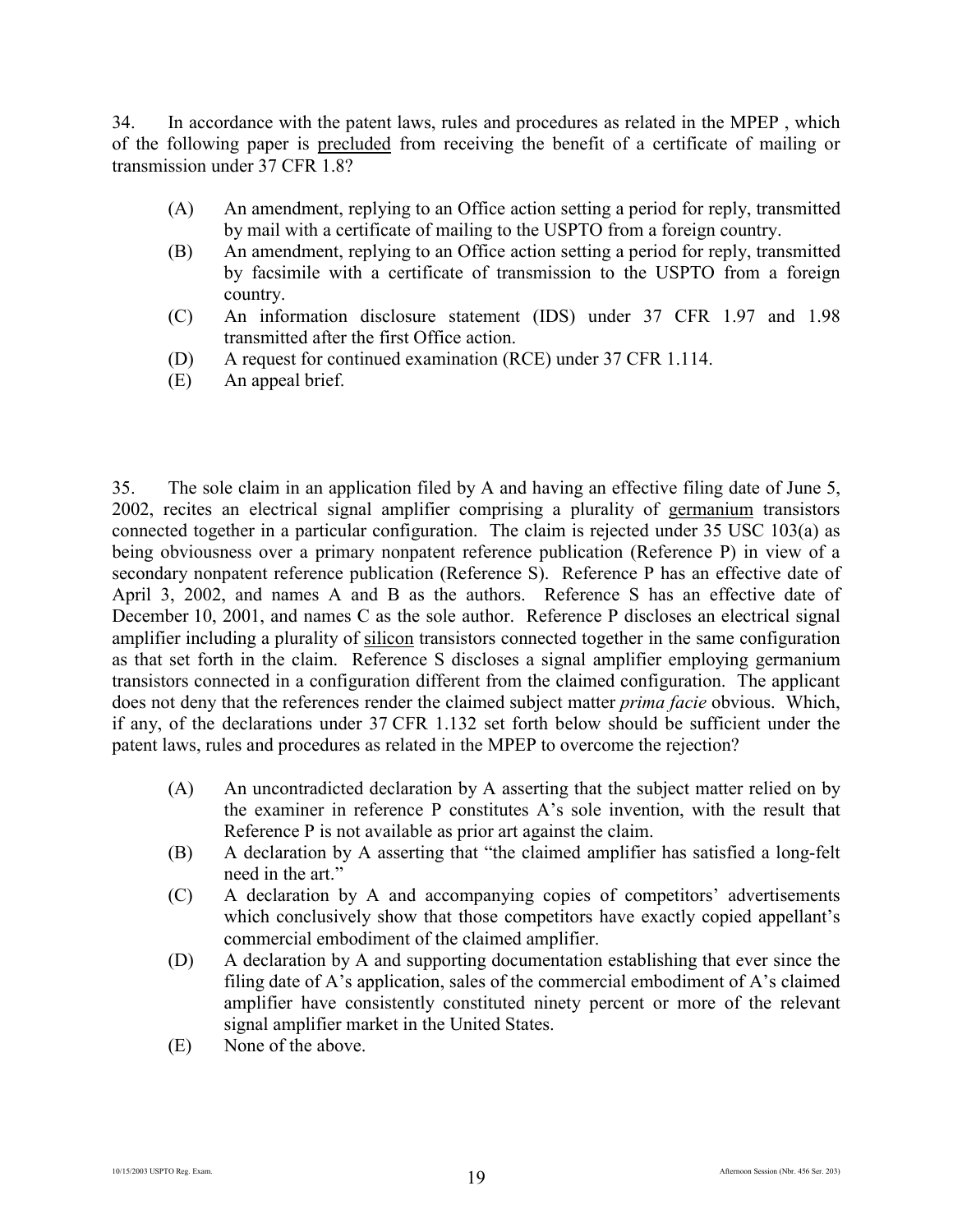36. An application naming X and Y as joint inventors, filed on April 3, 2002, has a single pending claim, and does not claim the benefit of any earlier application. Which, if any, of the following items of prior art that have been relied on in various rejections of the claim may be overcome by a suitable affidavit under 37 CFR 1.131 in accordance with the patent laws, rules and procedures as related in the MPEP?

- (A) A U.S. patent to G that issued on March 27, 2001, has an effective U.S. filing date of January 4, 2000, and does not claim the "same patentable invention" (as defined in 37 CFR  $1.601(n)$  as the rejected claim.
- (B) A U.S. patent to P that issued on June 5, 2001, has an effective U.S. filing date of February 1, 2000, and includes a claim that is identical to the rejected claim.
- (C) A journal article to H published on December 10, 2001, and characterized in the application as "describ[ing] the prior art."
- (D) A foreign patent issued to X and Y on November 7, 2001, which claims the same subject matter as the rejected claim and is based on an application filed on January 3, 2001.
- (E) None of the above.

37. The specification of an application does not disclose the utility of the claimed composition. In fact, the claimed invention is useful for shrinking a specific class of tumors. In a first Office action, the primary examiner has properly determined that the claims lack utility, and has rejected all of the composition claims under the first paragraph of 35 USC 112 as lacking utility. Which of the following responses is in accord with the USPTO rules and the procedures of the MPEP for persuading the examiner that the rejection is improper?

- (A) Explain that the rejection is statutorily improper because the first paragraph of section 112 is concerned with enablement and written description issues and therefore does not support a rejection for lack of utility.
- (B) Point out that the rejection is based on an erroneous finding by the examiner because the specification, in fact, clearly discloses that the composition in question possesses "useful biological" properties.
- (C) Show that the rejection is improper by filing probative evidence that the claimed composition has unambiguously proven to be useful for shrinking a specific class of tumors.
- (D) File declarations by persons with ordinary skill in the art stating that they would immediately appreciate that the claimed composition is useful for shrinking a specific class of tumors due to the fact that similar compositions having the same characteristics as applicant's claimed composition were known to be effective for this purpose.
- (E) Argue that the rejection is improper because the examiner has failed to present evidence in support of his position that the claimed composition has no utility.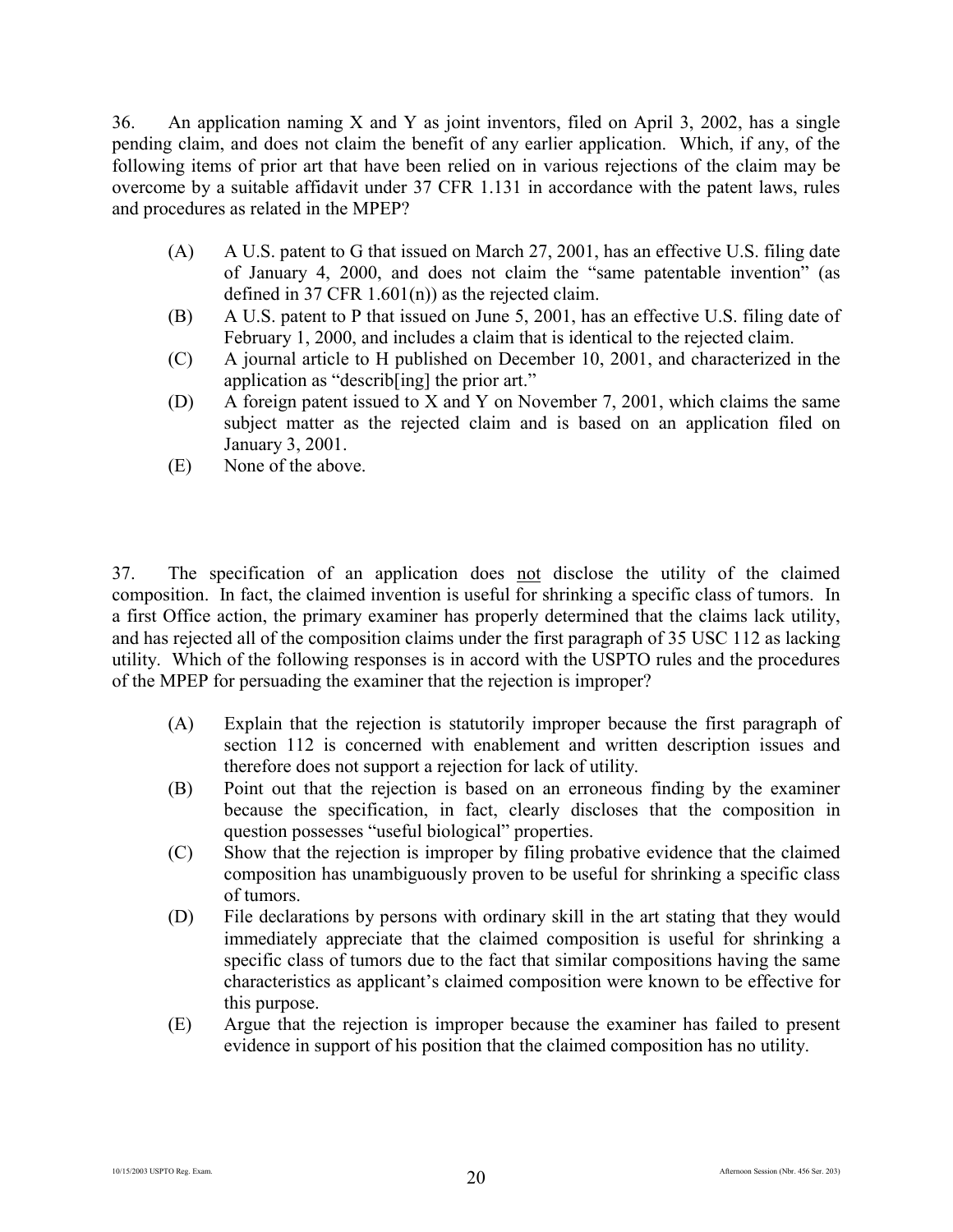38. A registered practitioner properly recorded an assignment document for application A identifying XYZ Company as the assignee. The document assigns to XYZ Company the "subject matter claimed in Application A." A proper restriction requirement was made by a primary examiner in application A between two distinct inventions, and the practitioner elected to prosecute one of the inventions. Application A was prosecuted, and later became abandoned. Before the abandonment date of application A, the practitioner filed a complete application B as a proper divisional application of application A. Application B claimed the nonelected invention of Application A, and was published as a U.S. application publication. XYZ Company remains the assignee of application A. What must the practitioner do in accordance with the patent laws, rules and procedures as related in the MPEP to ensure that XYZ Company is listed as the assignee on the face of any patent issuing from application B?

- (A) File a proper assignment document in application B identifying XYZ Company as the assignee.
- (B) File a proper assignment document in application B identifying XYZ Company as the assignee, and confirm that USPTO's bibliographic data for application B identifies XYZ Company as the assignee by checking the filing receipt for application B, the U.S. application publication of application B, or the USPTO's Patent Application Information Retrieval (PAIR) system data for application B, depending on when the practitioner filed the assignment document in application B.
- (C) Confirm that XYZ Company is identified as the assignee on the U.S. application publication of application B.
- (D) File a proper assignment document in application B identifying XYZ Company as the assignee, and confirm that XYZ Company is identified as the assignee on the U.S. application publication of application B.
- (E) Upon allowance of application B, the practitioner must identify XYZ Company as the assignee in the appropriate space on the Issue Fee Transmittal form for specifying the assignee for application B.

39. An international application is filed in the United States Receiving Office on September 18, 2002. In accordance with the PCT and USPTO rules and the procedures set forth in the MPEP, which of the following will result in the application not being accorded an international filing date of September 18, 2002?

- (A) The description and claims are in German.
- (B) The Request is signed by a registered attorney rather than the applicant.
- (C) The sole applicant is a Canadian resident and national.
- (D) The application does not contain a claim.
- (E) The application is not accompanied by any fees.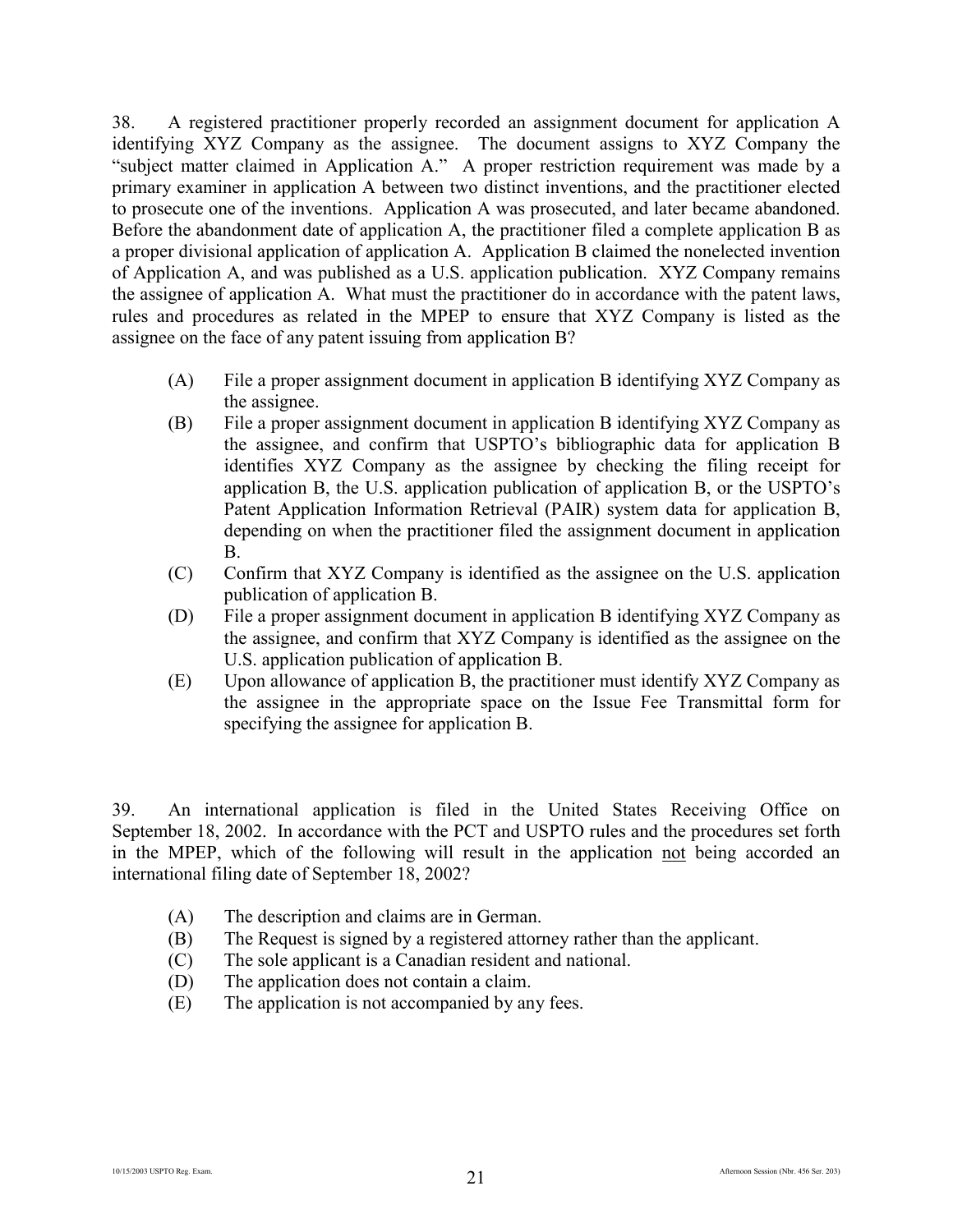40. Applicant files a patent application in Japan on January 5, 2000. Applicant files a PCT international application designating the United States on January 5, 2001, based on the Japanese application. The international application is published in English on July 5, 2001. The international application enters the national stage in the United States on September 5, 2001. The USPTO publishes the application on June 6, 2002. The application issues as a United States patent on December 3, 2002. What is its earliest possible 35 USC 102(e) prior art date for the application published by the United States, in view of the amendment to Title 35 by the American Inventors Protection Act of 1999 and the Intellectual Property and High Technology Technical Amendments Act of 2002?

- (A) January 5, 2000.
- (B) January 5, 2001.
- (C) July 5, 2001.
- (D) June 6, 2002.
- (E) December 3, 2002.

41. A non-final Office action contains, among other things, a restriction requirement between two groups of claims (Group 1 and Group 2). Determine which of the following, if included in a timely reply under 37 CFR 1.111, preserves applicant's right to petition the Commissioner to review the restriction requirement in accordance with the patent laws, rules and procedures as related in the MPEP.

- (A) Applicant's entire reply to the restriction requirement is: "The examiner erred in distinguishing between Group 1 and Group 2, and therefore the restriction requirement is respectfully traversed and no election is being made, in order that applicant's right to petition the Commissioner to review the restriction requirement is preserved."
- (B) Applicant's entire reply to the restriction requirement is: "Applicant elects Group 1 and respectfully traverses the restriction requirement, because the examiner erred in requiring a restriction between Group 1 and Group 2."
- (C) Applicant's reply distinctly points out detailed reasons why applicant believes the examiner erred in requiring a restriction between Group 1 and Group 2, and additionally sets forth, "Applicant therefore respectfully traverses the restriction requirement and no election is being made, in order that applicant's right to petition the Commissioner to review the restriction requirement is preserved."
- (D) Applicant's reply distinctly points out detailed reasons why applicant believes the examiner erred in requiring a restriction between Group 1 and Group 2, and additionally sets forth, "Applicant therefore respectfully traverses the restriction requirement and elects Group 2.
- (E) None of the above.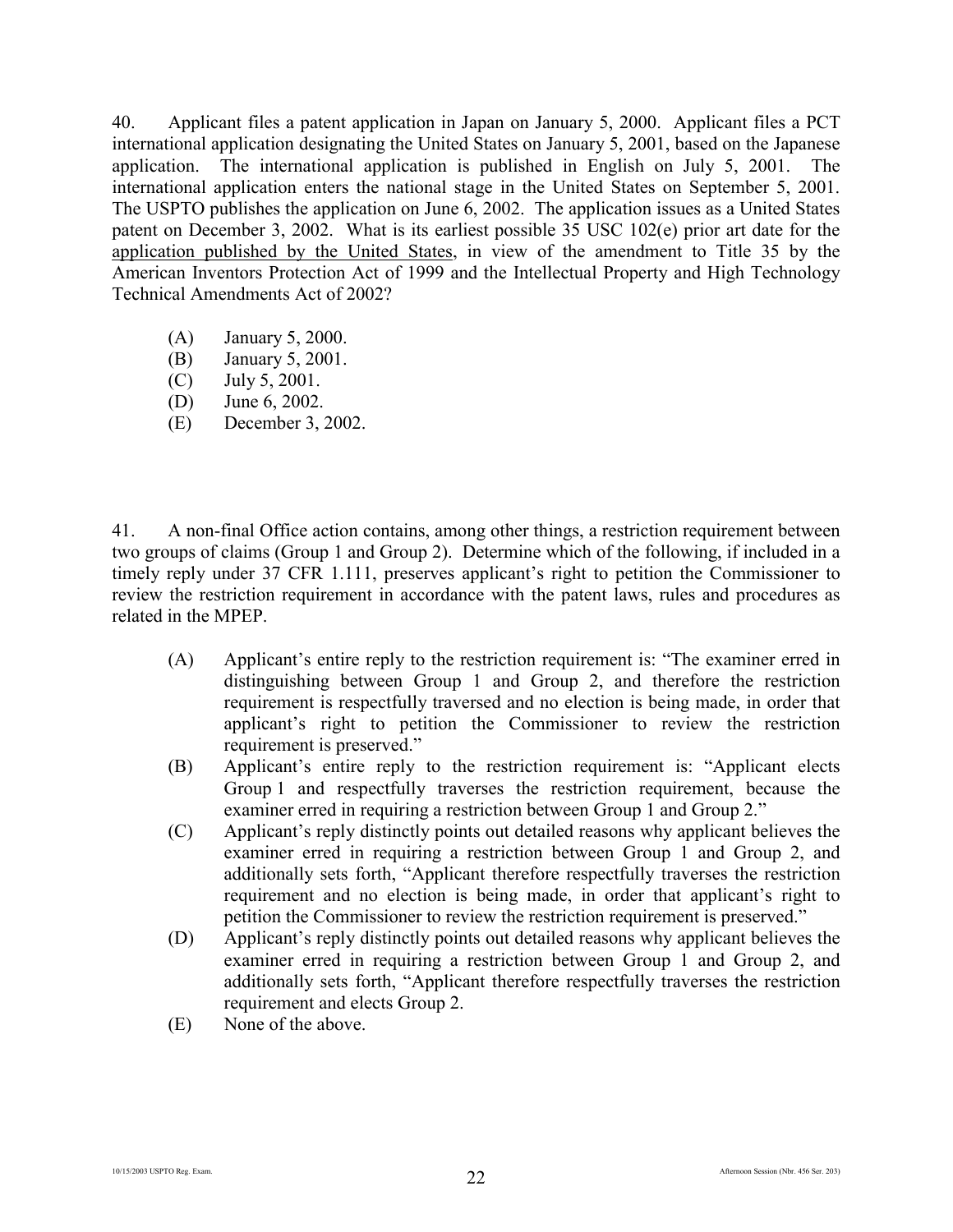42. The primary examiner has rejected claims 1-10 under 35 USC 103(a) as being unpatentable over the Smith patent in view of the Jones reference. Appellant properly argues that there is no motivation to combine the teachings of Smith and Jones. The examiner repeats the rejection of claims 1-10 as being "unpatentable over Smith in view of Jones." The examiner additionally cites a patent to Brown that was necessary to provide motivation for combining the teachings of Smith and Jones. The examiner does not list Brown in the statement of the rejection. Appellant timely appeals to the Board of Patent Appeals and Interferences, and files a proper appeal brief. The examiner files an examiner's answer addressing the rejection of claims 1-10 under 35 USC 103(a) as being unpatentable over Smith in view of Jones, and cites Brown in the argument as providing motivation to combine Smith and Jones. In accordance with the patent laws, rules and procedures as related in the MPEP, what will be the most proper decision of the Board?

- (A) The Board will affirm the rejection based on Smith and Jones only.
- (B) The Board will affirm the rejection based on Smith, Jones and Brown.
- (C) The Board will reverse the rejection based on Smith and Jones only.
- (D) The Board will reverse the rejection based on Smith, Jones and Brown.
- (E) None of the above.

43. Which of the following statement(s) is in accordance with patent laws, rules and procedures as related in the MPEP regarding filing of an Application Data Sheet (ADS) in the USPTO?

- (A) All non-provisional applications must include an ADS when the application is originally filed.
- (B) If an ADS is filed at the same time as an oath or declaration under 37 CFR 1.63 or 1.67 and the information supplied in the two documents is inconsistent, the information provided in the ADS will always govern.
- (C) If an ADS is filed at the same time as an oath or declaration under 37 CFR 1.63 or 1.67 and the information supplied in the two documents is inconsistent, the oath or declaration will govern any inconsistency related the claiming of benefit under 35 USC 119(e), 120, 121 or 365(c).
- (D) If an ADS is filed after an oath or declaration under 37 CFR 1.63 or 1.67 is filed, and the information supplied in the two documents is inconsistent, the information provided in the ADS will always govern.
- (E) The oath or declaration under 37 CFR 1.63 or 1.67 governs inconsistencies with the ADS when the inconsistency concerns setting forth the citizenship of the inventor(s) under 35 USC 115.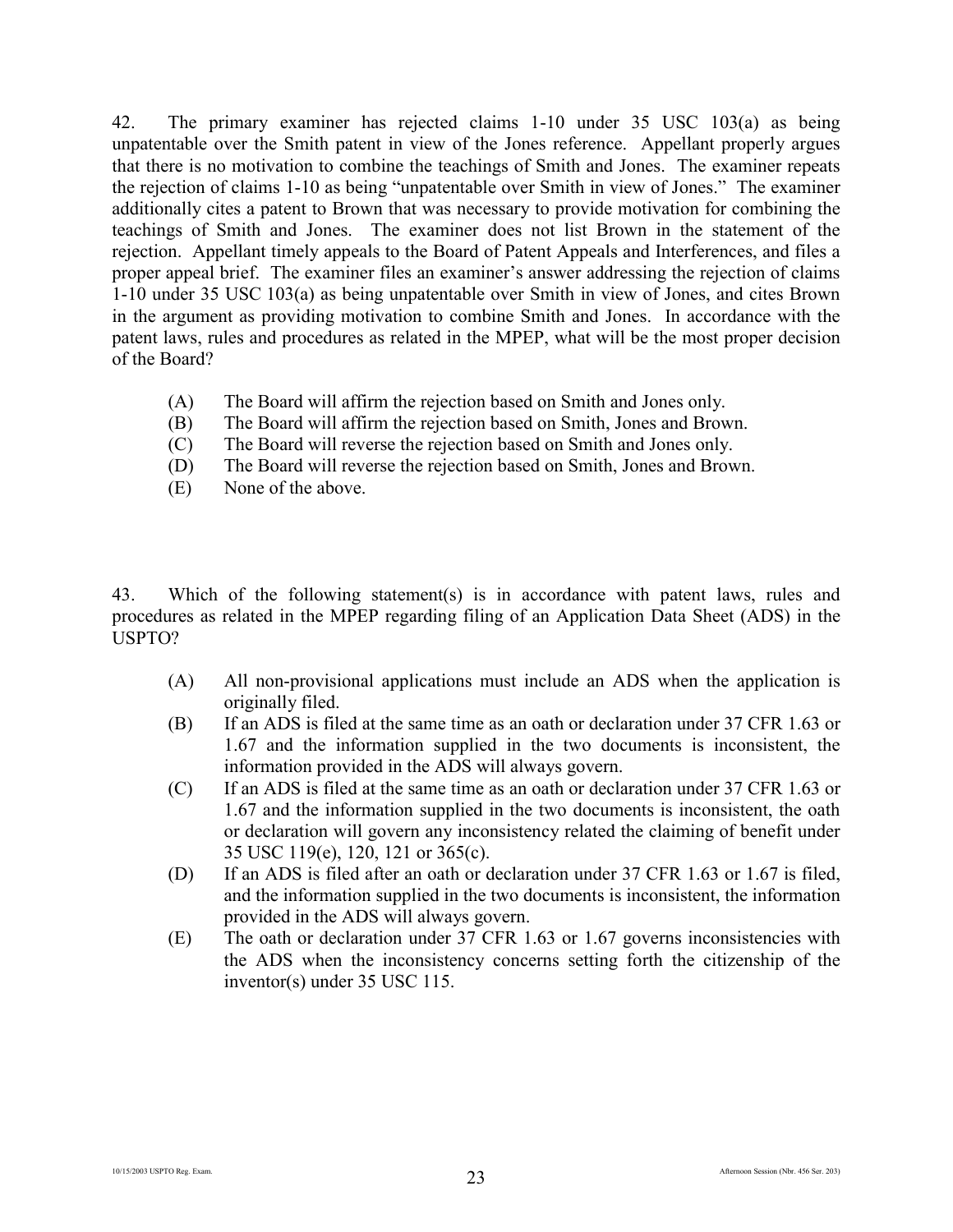44. In accordance with the patent laws, rules and procedures as related in the MPEP, which of the following statements regarding claim interpretation is the most correct?

- (A) A claim having the transition term "comprising" is limited to only the limitations, elements or steps recited in the claim, and is not inclusive or open-ended of other unrecited elements or steps.
- (B) The transition term "consisting essentially of" limits the claim to the limitations recited in the claim and additional elements or steps which do not materially affect the basic and novel characteristics of the claimed invention.
- (C) A claim having the transition term "consisting of" is not limited to the elements or steps recited in the claim, but can include elements or steps other than those recited in addition to any impurities ordinarily associated therewith.
- (D) A claim which depends from a claim which claims an invention "consisting of" the recited elements or steps can add an element or step to further limit the claimed invention.
- (E) All of the above.

45. A patent application has claims 1-10 pending. Claims 1 and 7 are independent claims. Claims 2-6 depend directly from claim 1 while claims 8-10 depend directly from claim 7. Claims 1-10 have been twice rejected by the primary examiner under 35 USC 103(a) as being unpatentable over Smith patent in view of Jones patent. The applicant has appealed the rejection to the Board of Patent Appeals and Interferences. In the brief under the "grouping of claims" section, appellant states that each of the claims is separately patentable. In the arguments section of the brief, appellant separately argues only claims 1, 4 and 6. In the examiner's answer, the examiner disagrees with appellant's claim grouping because all the claims present a similar issue of patentability. The examiner states that the claims all stand or fall together as a single group. In accordance with the patent laws, rules and procedures as related in the MPEP, which claim(s) must the Board consider separately on the merits?

- (A) The Board must consider each of claims 1-10 separately on the merits.
- (B) The Board must only consider claims 1, 4 and 6 separately on the merits.
- (C) The Board must only consider claim 1 separately on the merits.
- (D) The Board must consider claim 1 and claim 7 separately on the merits as representative of all the claims on appeal.
- (E) The Board must determine which claim is representative of all the claims on appeal and consider only that claim separately on the merits.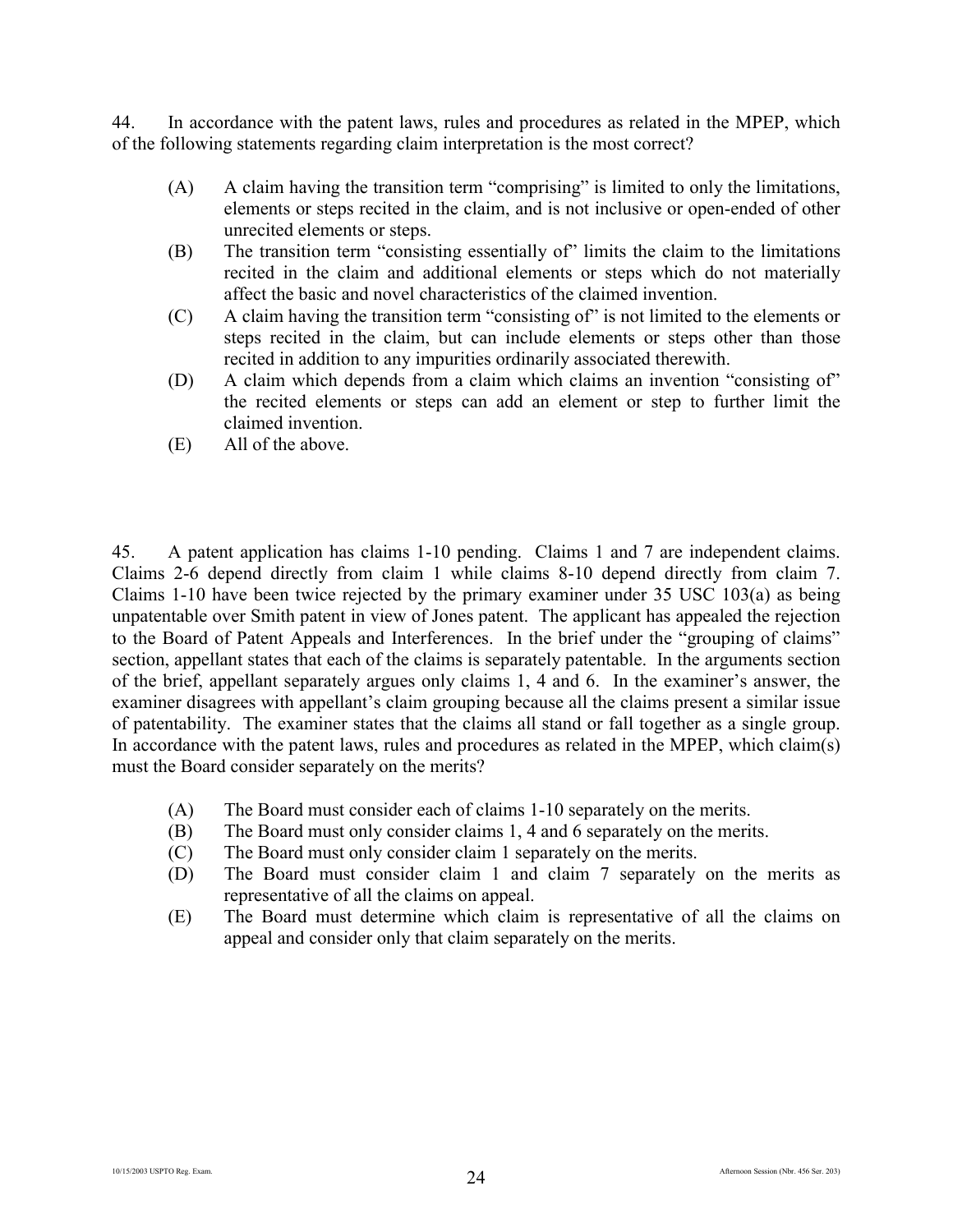46. A primary examiner is examining a patent application. The application includes a specification and a single claim to the invention that reads as follows:

 1. A building material to be used as an alternative to brick in the construction of a house, said building material comprising compressed refuse, the majority of which is wood.

In the specification, the inventor explains that the wood to be used in the inventive building material should be balsa wood. According to the specification, balsa-containing building material has the advantage of being lighter than brick. In a first Office action mailed to the registered practitioner representing the inventor the single claim was rejected as anticipated under 35 U.S.C. § 102 over Patent A. Patent A issued more than one year before the effective filing date of the application, and teaches a building material to be used as an alternative to brick in the construction of a house comprising compressed refuse, the majority of which is pine. The practitioner replies to the first Office action by arguing that the invention is different from that of Patent A. According to the practitioner, the inventor uses balsa wood, not pine. The claim has not been amended. Which of the following describes how the examiner should proceed in accordance with the patent laws, rules and procedures as related in the MPEP?

- (A) The examiner should allow the claim.
- (B) The examiner should allow the claim only after including a Reasons for Allowance pointing out that the inventor argues that her invention is directed to using balsa wood, not pine.
- (C) The examiner should issue a Final Rejection again rejecting the claim as anticipated under 35 USC102 over Patent A.
- (D) The examiner should reopen prosecution and begin anew, this time searching for a reference that shows a building material containing balsa wood.
- (E) The examiner should withdraw the rejection but issue a new Office action this time rejecting the claim under 35 USC 112, second paragraph, because the claim is broad enough to encompass using pine.

47. To rely in a rejection under 35 USC 102(a) on an invention that is known or publicly used in accordance with patent laws, rules and procedures as related in the MPEP, the invention:

- (A) must be known or used in NAFTA or WTO member countries.
- (B) must be known or used in a NAFTA member country, but only if the filing date of the application is after the effective date of the North American Free Trade Agreement Implementation Act.
- (C) must be known or used in this country.
- (D) can be known or used in any country.
- (E) must be known or used in a WTO member country, but only if the filing date of the application is after the effective date of the implementation of the Uruguay Round (WTO) Agreements Act.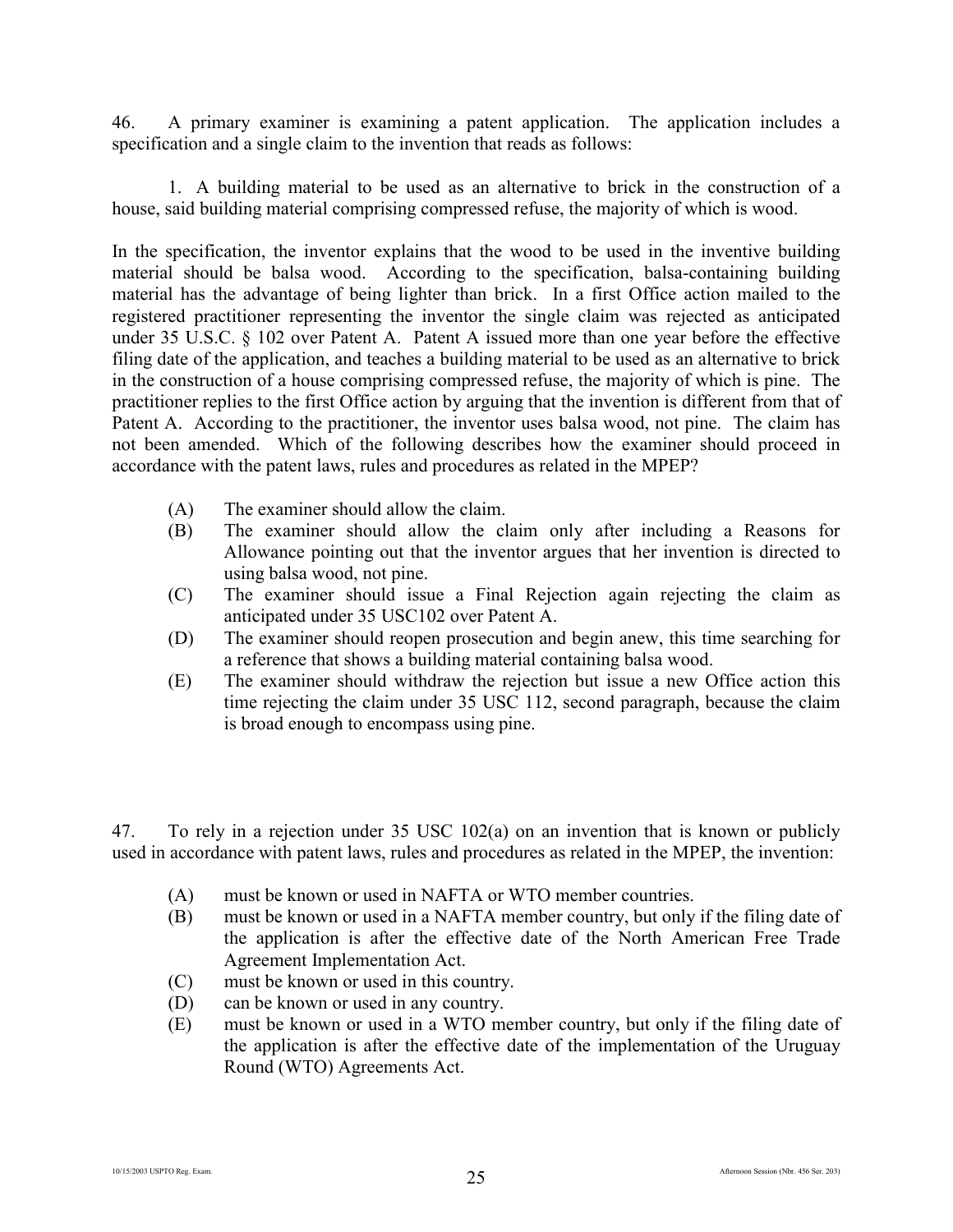48. A registered practitioner timely files a petition under 37 CFR 1.181 while the application is pending before the primary examiner to challenge the prematureness of the final rejection that set a shortened statutory period for reply. Assume the petition is filed within two months of the date on the final rejection. What is the next response that should be docketed by the practitioner in accordance with the patent laws, rules and the procedures as related in the MPEP to avoid a penalty or payment of fees?

- (A) A reply to the final rejection within 6 months.
- (B) A status inquiry 6 months after filing the petition.
- (C) A reply to the final rejection within the shortened statutory time period set for reply in the final rejection.
- (D) No reply is necessary until a decision is received on the petition.
- (E) All of the above.

49. A patent specification discloses a personal computer comprising a microprocessor and a random access memory. There is no disclosure in the specification of the minimum amount of storage for the random access memory. In the disclosed preferred embodiment, the microprocessor has a clock speed of 100-200 megahertz. Claims 9 and 10, presented below, are original claims in the application. Claim 11, presented below, was added by amendment after an Office action.

9. A personal computer comprising a microprocessor and a random access memory that includes at least 1 gigabyte of storage.

10. The personal computer of Claim 9, wherein the microprocessor has a clock speed of 100-200 megahertz.

11. The personal computer of Claim 10, wherein the random access memory is greater than  $\frac{1}{2}$  gigabyte of storage.

Which of the following statements is or are in accord with the patent laws, rules and procedures as related in the MPEP regarding the respective claims under the fourth paragraph of 35 USC 112?

- (A) Claim 9 is a proper independent claim, and Claims 10 and 11 are proper dependent claims.
- (B) Claim 9 is a proper independent claim, and Claims 10 and 11 are improper dependent claims.
- (C) Claim 9 is an improper independent claim, and Claims 10 and 11 are improper dependent claims.
- (D) Claim 9 is an improper independent claim, and Claims 10 and 11 are proper dependent claims.
- (E) Claim 9 is a proper independent claim, Claim 10 is a proper dependent claim, and Claim 11 is an improper dependent claim.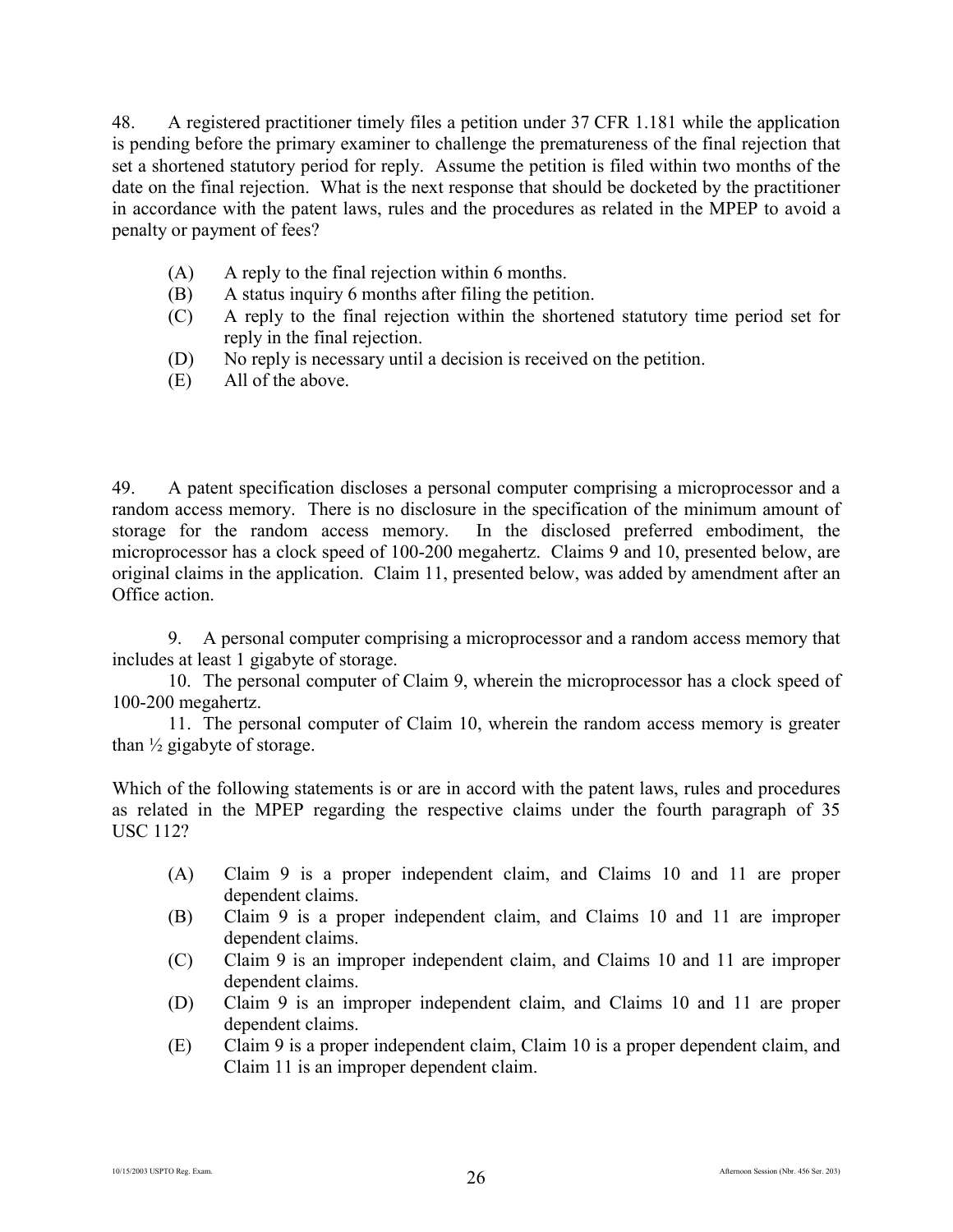50. In accordance with the patent laws, rules and procedures as related in the MPEP, which of the following facts are required for 35 USC 102(g) to form the basis for an *ex parte* rejection:

- (1) The subject matter at issue has been actually reduced to practice by another before the applicant's invention.
- (2) There has been no abandonment, suppression or concealment.
- (3) A U.S. patent application for the subject matter at issue has been filed by another prior to the filing of the applicant's application.
- (4) A U.S. patent has been granted for the subject matter at issue prior to the filing of the applicant's application.
	- $(A)$  Fact  $(1)$  only
	- (B) Fact (2) only
	- $(C)$  Facts  $(1)$  and  $(2)$
	- (D) Facts  $(1)$ ,  $(2)$  and  $(3)$
	- (E) Facts  $(1)$ ,  $(2)$ ,  $(3)$  and  $(4)$